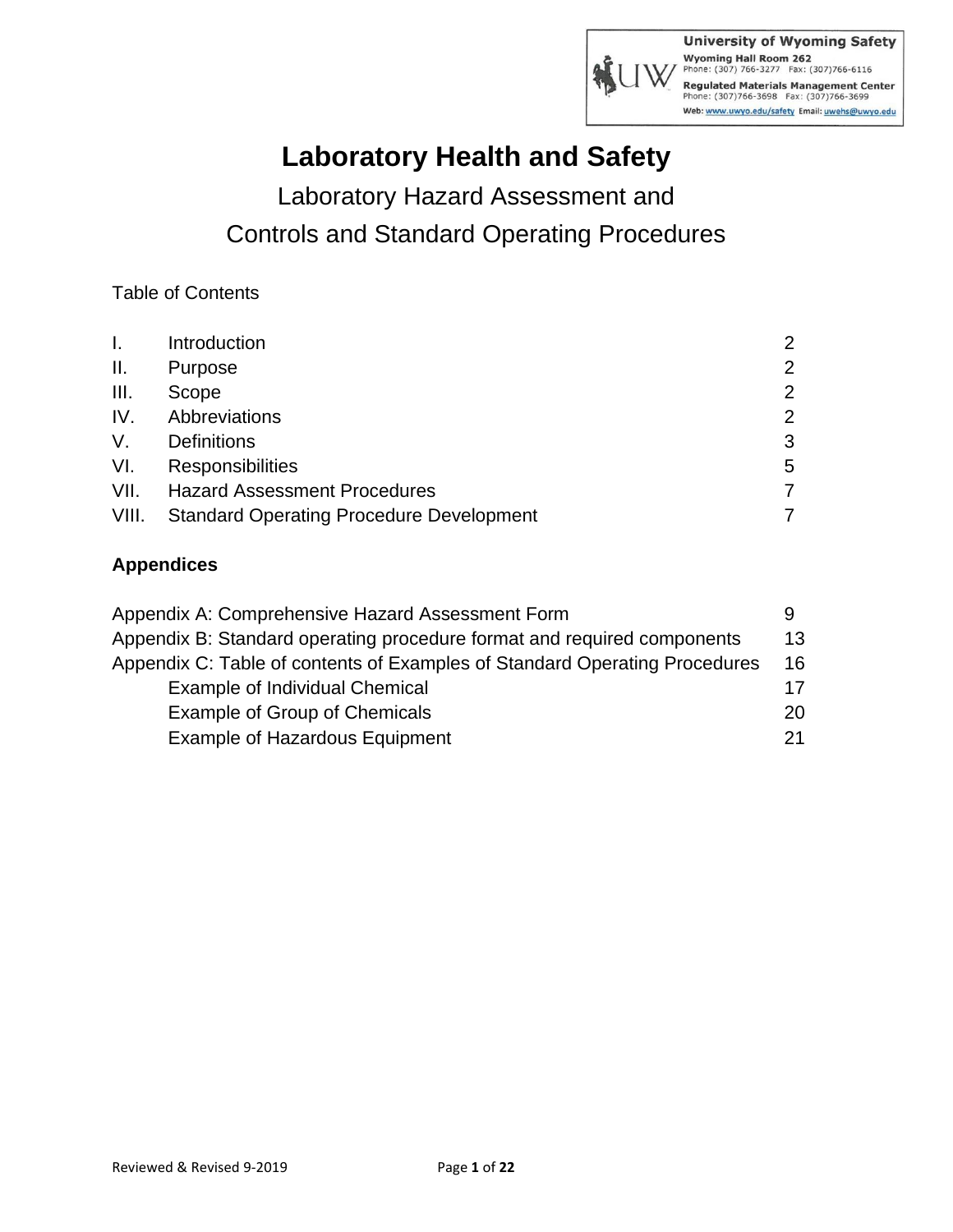

### **I. Introduction**

A. University of Wyoming laboratories are sites of essential academic learning and valuable scientific and engineering research. Laboratories also present a variety of health and safety hazards. This document has been designed to provide an efficient method of analyzing possible laboratory based hazards and defining and documenting appropriate control methods through the development of standard operating procedures. For hazard assessment in non laboratory settings consult the UW General Workplace Hazard Assessment and Controls plan.

### **II. Purpose**

- A. The purpose of this plan is to identify hazards and corresponding control methods in university laboratory settings in order to minimize the risk injury, illness or accidents and to facilitate compliance with health and Safety regulations and grant requirements.
- B. Compliance with various regulations and research grant requirements require documented standard operating procedures. Examples of agencies and groups requiring standard operating procedures are listed below:
	- 1. University of Wyoming Institutional Animal Care and Use Committee (IACAC)
	- 2. Department of Defense (DOD) grant
	- 3. United States Nuclear Regulatory Commission (USNRC)
	- 4. Department of Transportation (DOT) and
	- 5. Occupational Safety and Health Administration (OSHA), Including the University Chemical Hygiene Plan and other specific OSHA regulations

### **III. Scope**

A. This plan pertains to anyone who is involved in projects, experiments, or jobs involving hazardous substances in laboratory settings. For general workplace environments see "General Workplace Hazard Assessment and Controls".

### **IV. Abbreviations**

- A. **DOD**: United States Department of Defense
- B. **DOT**: United States or State of Wyoming Department of Transportation
- C. **UW Safety**: University of Wyoming Safety Department
- D. **IACUC**: University of Wyoming Institutional Animal Care and Use Committee
- E. **IBC**: UW Institutional BioSafety Committee
- F. **IRB**: UW Institutional Review Board for Human Subjects
- G. **LC50**: Lethal Concentration 50, Median Lethal Concentration. The calculated concentration of a material in air, which based on laboratory tests (respiratory route) is expected to kill 50% of a group of test animals when administered as a single exposure in a specific time period, usually 1 hour.
- H. **LD50**: Lethal Dose 50, Median Lethal Dose. The estimated single dose of material which, based on laboratory tests, is expected to kill 50% of a group of test animals. The material may be administered orally or applied to the skin. The LD50 dose is usually expressed as milligrams or grams of material per kilogram of animal body weight (mg/kg or g/kg).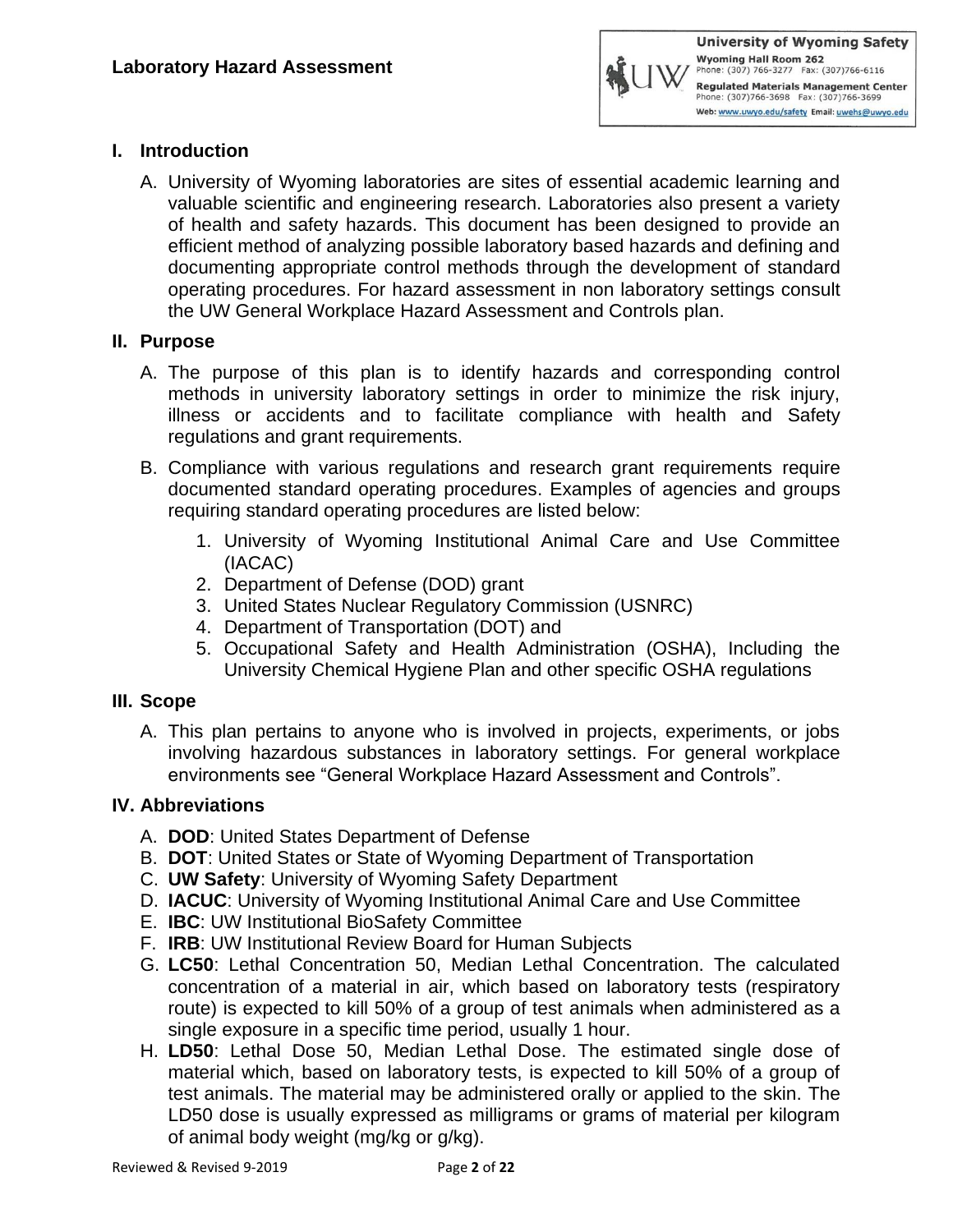- I. **SDS**: Safety Data Sheet
- J. **OSHA**: United States Occupational Safety and Health Administration; or State of Wyoming Department of Labor Workers Safety
- K. **PPE**: Personal Protective Equipment
- L. **RSC**: UW Radiation Safety Committee
- M. **USNRC**: United States Nuclear Regulatory Commission
- N. **UW**: University of Wyoming

### **V. Definitions**

- A. **Administrative controls** (or **work practice controls**): changes in work procedures such as written safety policies, rules, supervision, schedules, and training with the goal of reducing the duration, frequency, and severity of exposure to hazards.
- B. **Biological agents**: includes bacteria (and similar organisms), viruses, parasites, and fungi. Most are harmless but some are infectious and pathogenic. Harmful biological agents are living things which multiply and change rapidly causing disease/damage. They can be transmitted from person to person and are not always easily detectable. Effects include either a rapid (acute) onset of symptoms or a slow (chronic) or more long-term response where symptoms (if they are present) may last for years.
- C. **Chemical substances**: with a high degree of acute and chronic toxicity are not defined in the Laboratory Standard. Therefore, the Occupational Safety and Health Administration (OSHA) Hazard Communication definition of a highly toxic chemical will be used. Chemicals with a high degree of acute toxicity are chemicals that have a median lethal dose (LD50) of 50 milligrams or less per kilogram of body weight when administered orally to albino rats weighing between 200 and 300 grams each. The LD50 is that dose at which a lethal response is observed in 50% of the test animals. The hazard(s) of a chemical may also be listed on its container label. Additionally, if the hazard of a chemical is not evident from the container label, the Safety Data Sheet (SDS) will list the specific hazards. Use the SDS to address chronic toxicity.
- D. **Engineering controls:** eliminate or reduce exposure to a chemical or physical hazard through the use or substitution of engineered machinery or equipment. Examples include self-capping syringe needles, ventilation systems such as a fume hood, sound-dampening materials to reduce noise levels, safety interlocks, and radiation shielding.
- E. **Faculty**: Limited to regular, full-time personnel at UW whose regular assignments include instruction, research, and/or public service as a principal activity, and who hold academic rank as professor, associate professor, assistant professor or instructor at UW.
- F. **Hazard Assessment**: The hazard assessment is a documented process of identifying the hazards associated with a work environment, project or task; prescribing relevant control measures and personal protective equipment to reduce the risk from the hazards.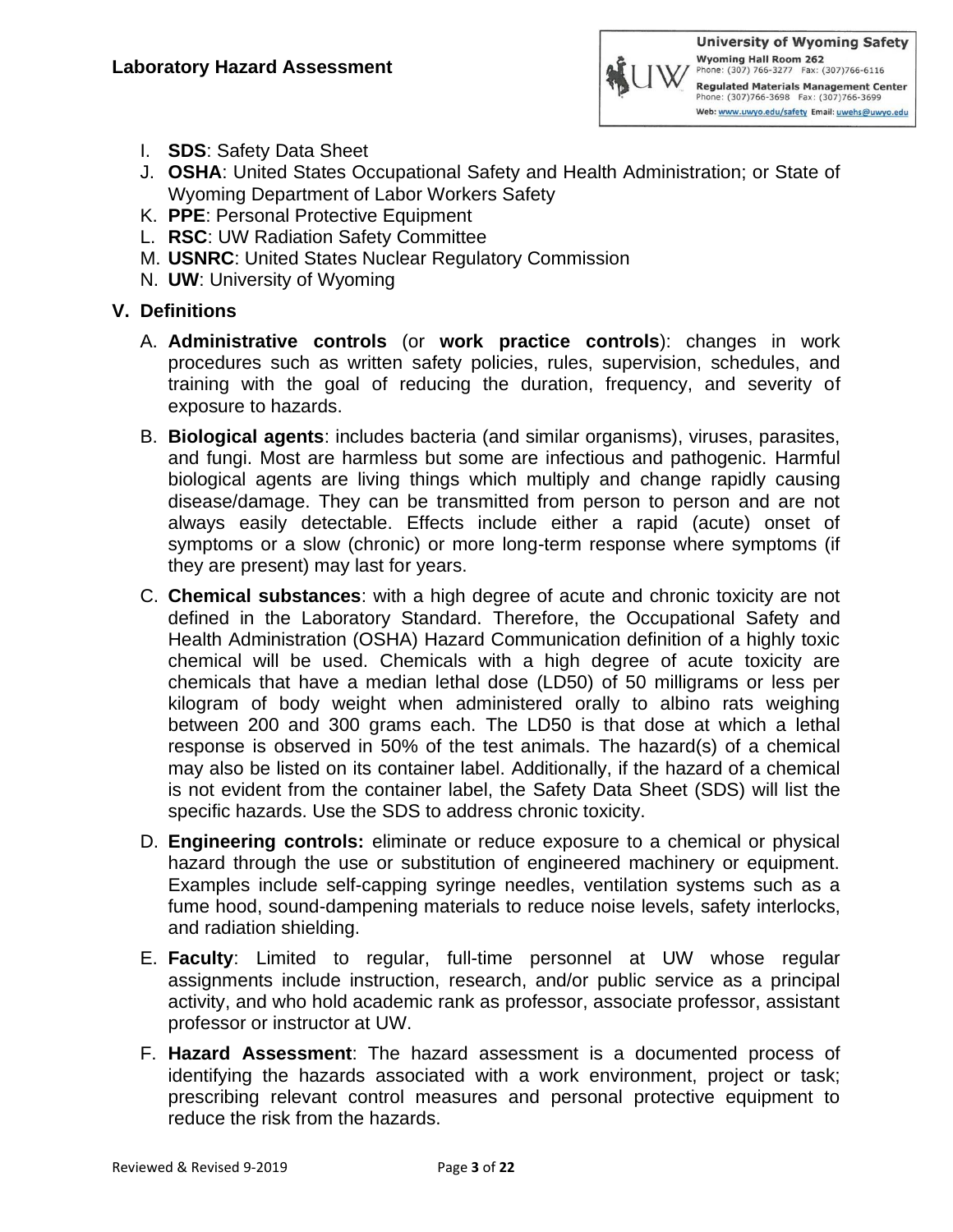- G. **Highly toxic chemical**: A chemical falling within any of the following categories:
	- 1. A chemical that has a median lethal dose (LD50) of 50 milligrams or less per kilogram of body weight when administered orally to albino rats weighing between 200 and 300 grams each.
	- 2. A chemical that has a median lethal dose (LD50) of 200 milligrams or less per kilogram of body weight when administered by continuous contact for 24 hours (or less if death occurs within 24 hours) with the bare skin of albino rabbits weighing between two and three kilograms each.
	- 3. A chemical that has a median lethal concentration (LC50) in air of 200 parts per million by volume or less of gas or vapor, or 2 milligrams per liter or less of mist, fume, or dust, when administered by continuous inhalation for one hour (or less if death occurs within one hour) to albino rats weighing between 200 and 300 grams each.
- H. **Instructor**: Any person responsible for directing the activities of students in research project work.
- I. **Ionizing radiation**: includes alpha rays, beta rays, gamma rays, X-rays, neutrons, high-speed electrons, high-speed protons, and other atomic particles; but such term does not include sound or radio waves, or visible light, or infrared or ultraviolet light.
- J. **Material Handling**: Includes but not limited to forklifts or motorized pallet jacks. Personal must be certified by attending classroom training and demonstrating proficiency with the equipment.
- K. **Non-ionizing radiation**: a series of energy waves composed of oscillating electric and magnetic fields traveling at the speed of light. Non-ionizing radiation includes the spectrum of ultraviolet (UV), visible light, infrared (IR), microwave (MW), radio frequency (RF), and extremely low frequency (ELF). Lasers commonly operate in the UV, visible, and IR frequencies.
- L. **Particularly hazardous substances**: includes select carcinogens, reproductive toxins, neurotoxins and chemicals with a high degree of acute and chronic toxicity.
- M. **Personal Protective Equipment:** Devices worn by the worker to protect against hazards in the environment. Personal protective equipment is designed to protect many parts of the body (e.g., eyes, head, face, hands, feet, and ears). Includes specialized clothing or equipment worn by employees for protection against health and Safety hazards (respirators, gloves, and hearing protectors are examples). Last resort control when engineering, administrative and substitution do not address the hazard adequately.
- N. **Principal Investigator** Scientist in charge of an experiment or research project.
- O. **Reproductive toxins**: are defined by OSHA as any chemical which affects the reproductive capabilities of males or females, including chromosomal damage (mutagenesis) and effects on fetuses (teratogenesis). Information on reproductive affects will be listed on the SDS.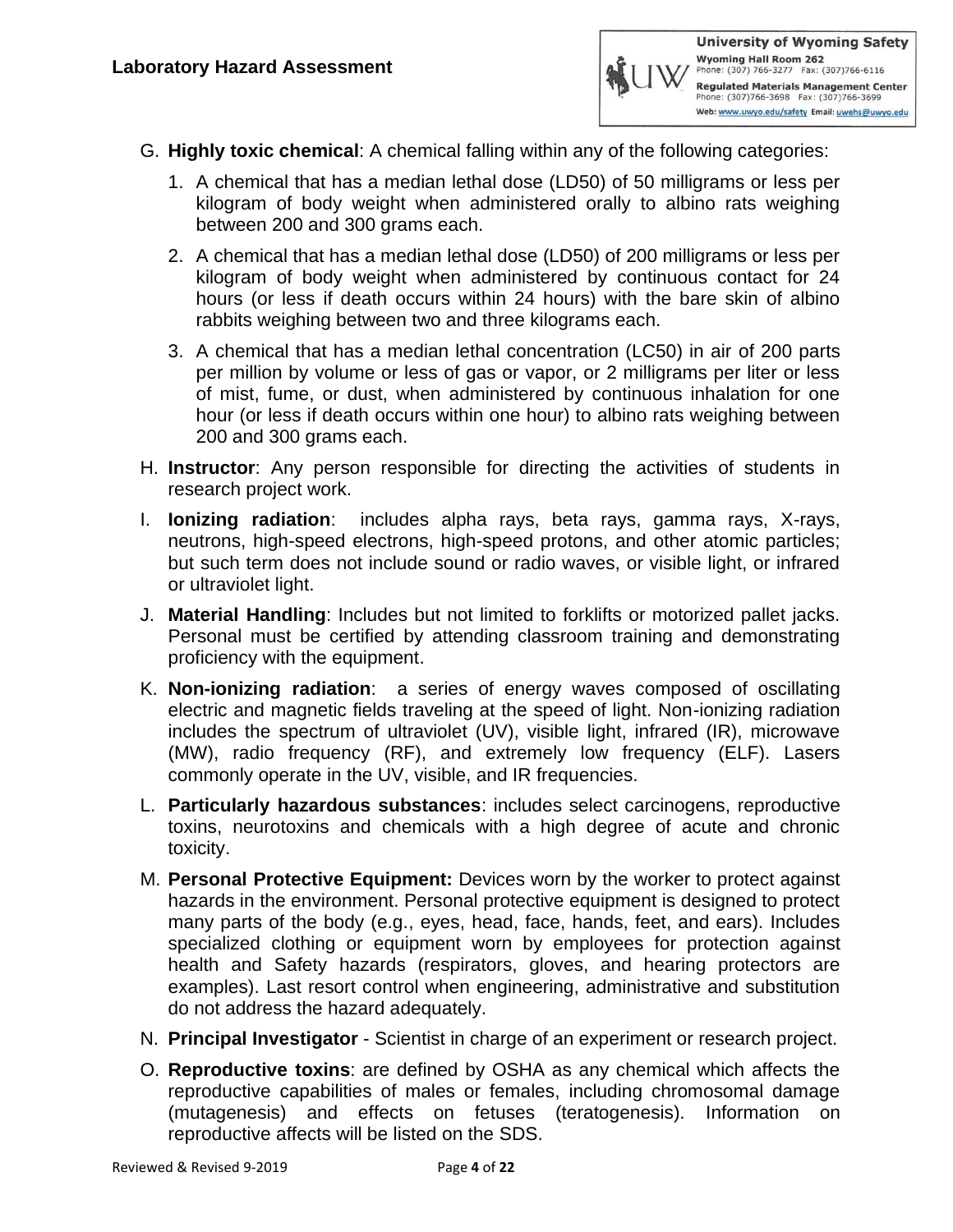- P. **Select carcinogens**: are chemicals listed by OSHA as carcinogens, by the National Toxicology Program (NTP) as "known to be carcinogens" and by the International Agency for Research on Cancer (IARC) as Group 1 carcinogens. Also included are chemicals or processes listed in either Group 2A or 2B by IARC or under the category "reasonably anticipated to be carcinogens" by NTP and that cause statistically significant tumor incidence in experimental animals in accordance with any of the following criteria:
	- 1. After inhalation exposure of 6-7 hours per day, 5 days per week, for a significant portion of a lifetime to dosages of less than 10 mg/m3
	- 2. After repeated skin application of less than 300 mg/kg of body weight per week
	- 3. After oral dosages of less than 50 mg/kg of body weight per day
- Q. **Substitution**: replacing a hazardous chemical or process with a less hazardous one.
- R. **Supervisor:** Any person responsible for directing the activities of employees, contractors or visitors, including, but not limited to trade supervisors, working leaders, principal investigators (PIs), lab managers, and nurse managers.
- S. **Toxic Substance**: Any substance that can cause injury or illness, or which is suspected of being able to cause injury or illness under some conditions.

### **VI. Responsibilities**

- A. Administrators, Deans, Directors, and Department Chairs
	- 1. Provide support and training as needed to assist personnel in developing hazard assessments and appropriate standard operating procedures.
	- 2. Provide staff the time to prepare and review standard operating procedure plans.
	- 3. Provide support and training as needed to assist personnel conducting hazard assessments and developing appropriate standard operating procedures.
- B. Supervisors, Managers, Instructors, Principal Investigators (PIs)
	- 1. Identify and anticipate potential hazards in the work environment, project, or task.
	- 2. Perform a hazard assessment.
	- 3. Develop appropriate standard operating procedures based on the hazard assessment.
	- 4. Ensure that all affected personnel are trained in and understand the standard operating procedures relevant to their job and are given the opportunity to ask questions.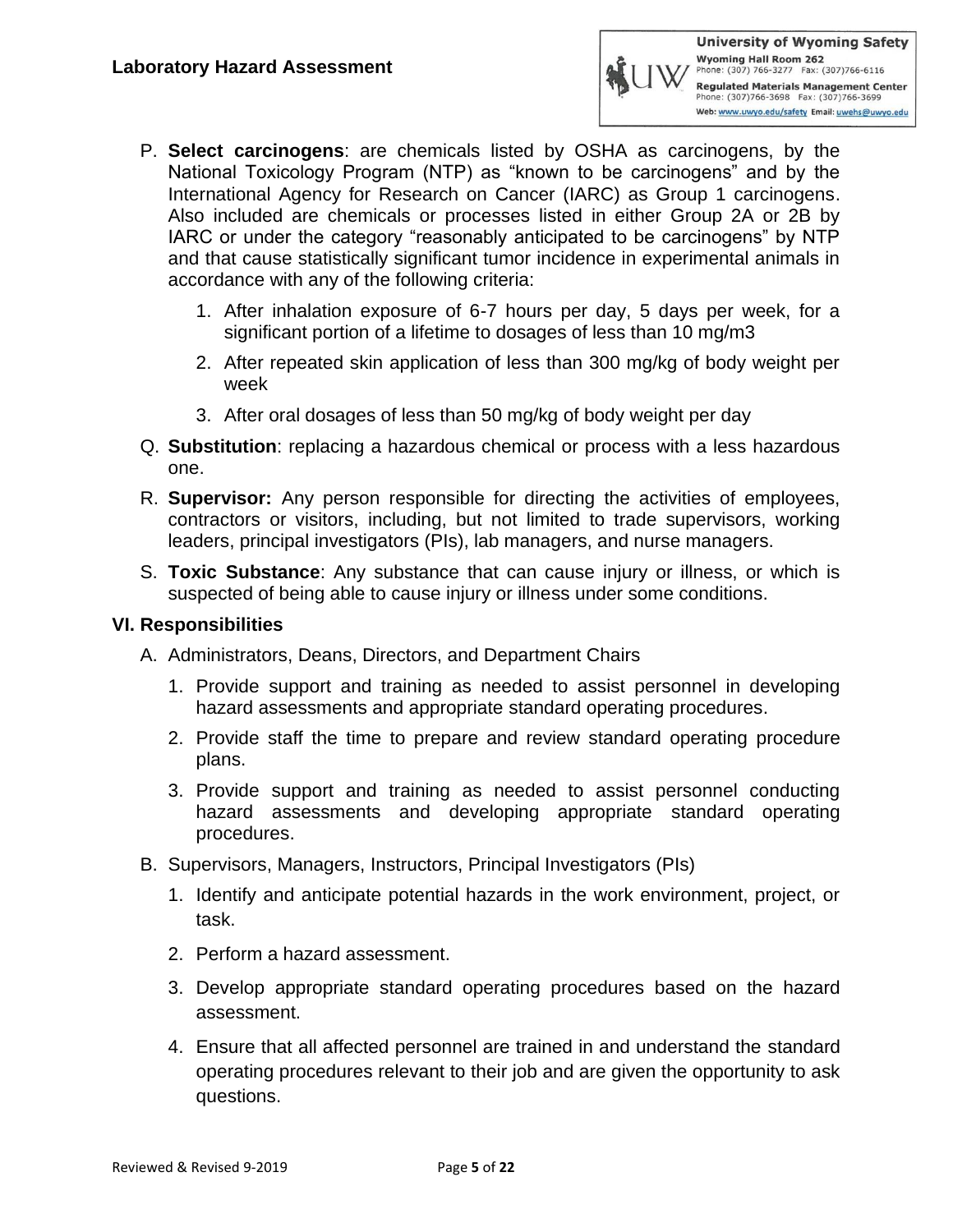

- 5. Based on identified hazards, ensure affected personnel receive appropriate training.
- 6. Ensure everyone understands and follows the standard operating procedures.
- 7. Periodically review the hazard assessment and update as needed
- C. Faculty and Staff
	- 1. Attend Safety and health training classes related to the nature of the hazards identified by the hazard assessment.
	- 2. Follow the relevant standard operating procedures for their work utilizing identified control measures (e.g., exhaust ventilation and required personal protective equipment PPE).
	- 3. Maintain assigned personal protective equipment by proper cleaning, storage, and replacement as instructed.
	- 4. Report to supervisor any defective hazard controls or personal protective equipment.
	- 5. Ask questions if instructions do not seem clear and update relevant standard operating procedures as needed with the help from the supervisors/instructors/principal investigators (PIs).
- D. Coordination of students, visitors, and volunteers
	- 1. An employee of UW who coordinates the activities of visitors, students, or volunteers for a specific purpose or functions shall follow the procedures in section B above.
	- 2. Visitors and volunteers, follow the procedures in C above.
- E. Safety Coordinators
	- 1. Assist in the coordination of hazard assessments and standard operating procedures in a given work area. (e.g., if there are five instruments identical used in three laboratories, only one hazard assessment and standard operating procedures may need to be done for all three).
- F. UW Safety Department
	- 1. UW Safety provides initial training for specific hazards as required. See the UW Safety website at <http://www.uwyo.edu/safety> for a current listing of classes offered.
	- 2. Provide guidance and resources for performing hazard assessments and developing standard operating procedures.
	- 3. Maintains the hazard assessment plan and ensures that is available for review and available on the UW Safety website.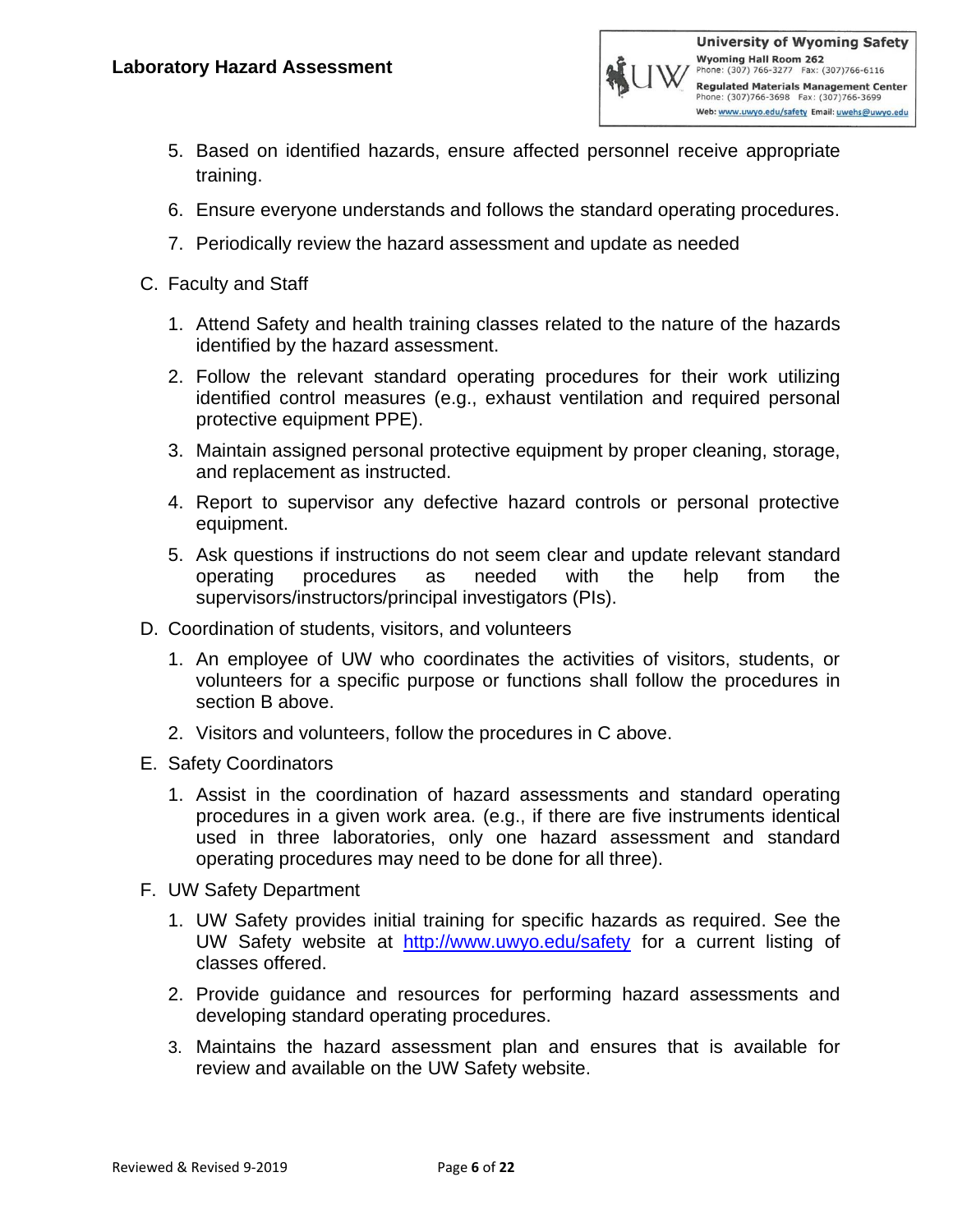### **VII. Hazard Assessment Procedure**

- A. Attend and successfully complete the Hazard Assessment and Controls training conducted by UW Safety.
- B. Perform the hazard assessment using Comprehensive Hazard Assessment Form located in Appendix A. Review other necessary resources needed to accomplish this goal (e.g., SDSs).
- C. Prioritize and decide how controls and personal protective equipment will be implemented.
- D. Based on the hazards identified and controls chosen, develop standard operating procedures.

### **VIII. Standard Operating Procedure Development**

- A. Examples of standard operating procedures are located in the Appendices and the UW Safety web site. Generic standard operating procedures may be modified to fit the situation.
- B. Using the information from the Hazard Assessment, identify a format for the standard operating procedure that will best cover the laboratory's chemicals or processes. Standard operating procedure can be written in one or more of the following ways:
	- 1. By Individual Chemical (such as acrylamide, formaldehyde or toluene). This approach may be most useful if a limited number of hazardous substances are used in the laboratory or for particularly hazardous substances.
	- 2. By Hazard. This standard operating procedure format works well when chemicals are similar or if the same precautions are used in a variety of processes or procedures. Examples are: compressed gas cylinders, cryogenics, carcinogens, and nanoparticles.
	- 3. By Class of Chemical (such as mineral acids, organic solvents or peroxidizable chemicals). This approach may be most useful if a number of similar procedures are performed using similar substances.
	- 4. By Process: This type of standard operating procedure is used to address the hazards associated with a process. Examples include distillation, peptide synthesis, or gel electrophoresis.
- C. Ensure all components of the standard operating procedure are addressed, as specified in Appendix C.
- D. After completing the standard operating procedure, file it so that it is readily available. Notify all affected personnel of the file location and properly train them in the procedure. If you develop an standard operating procedure which you believe can be used by other departments in the University, please forward a copy electronically to the UW Safety Department at [uwehs@uwyo.edu](mailto:uwehs@uwyo.edu)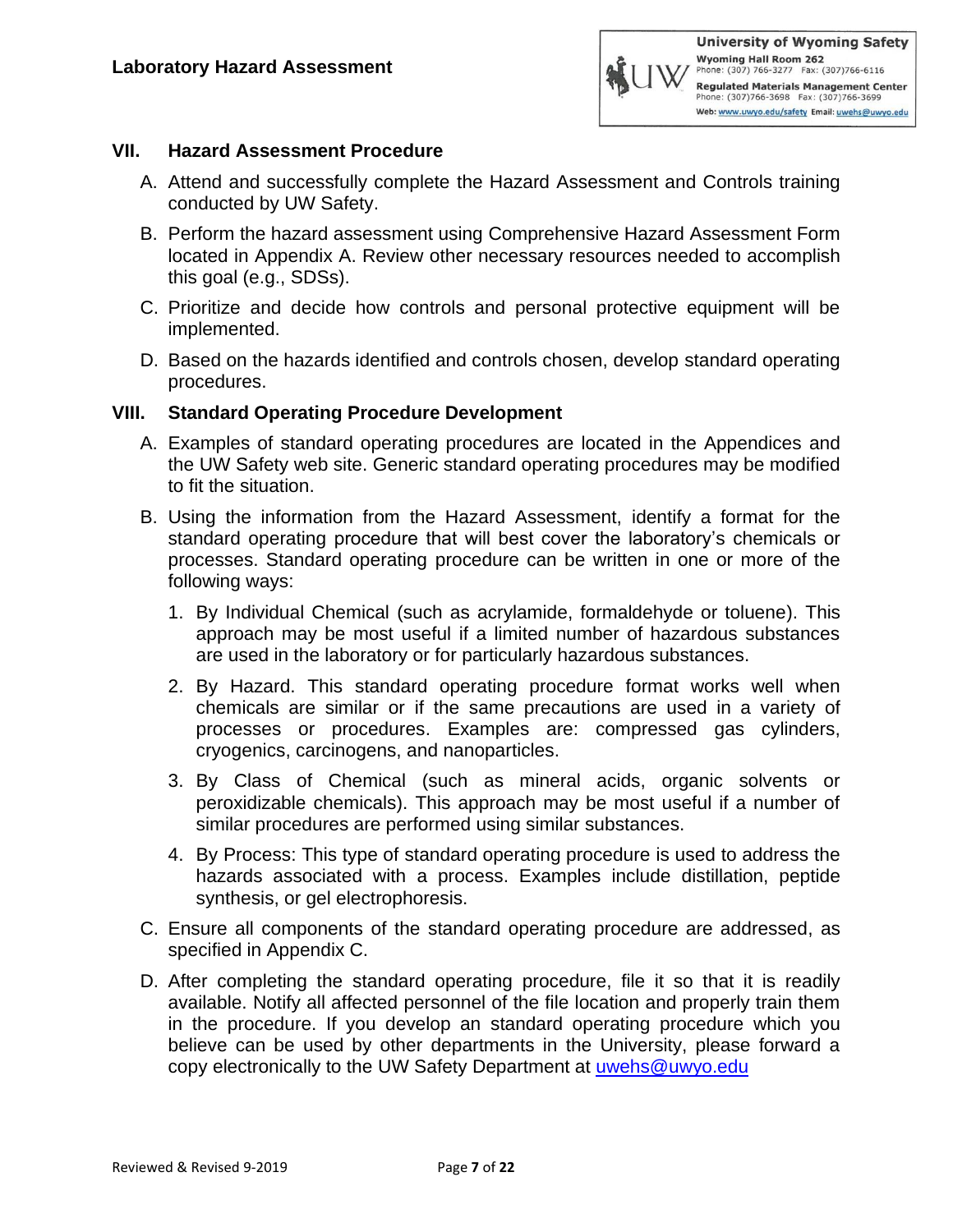

E. Periodically review standard operating procedures and update as necessary. If you make changes to the procedures, ensure that out-dated versions are removed and that affected personnel are notified of the changes.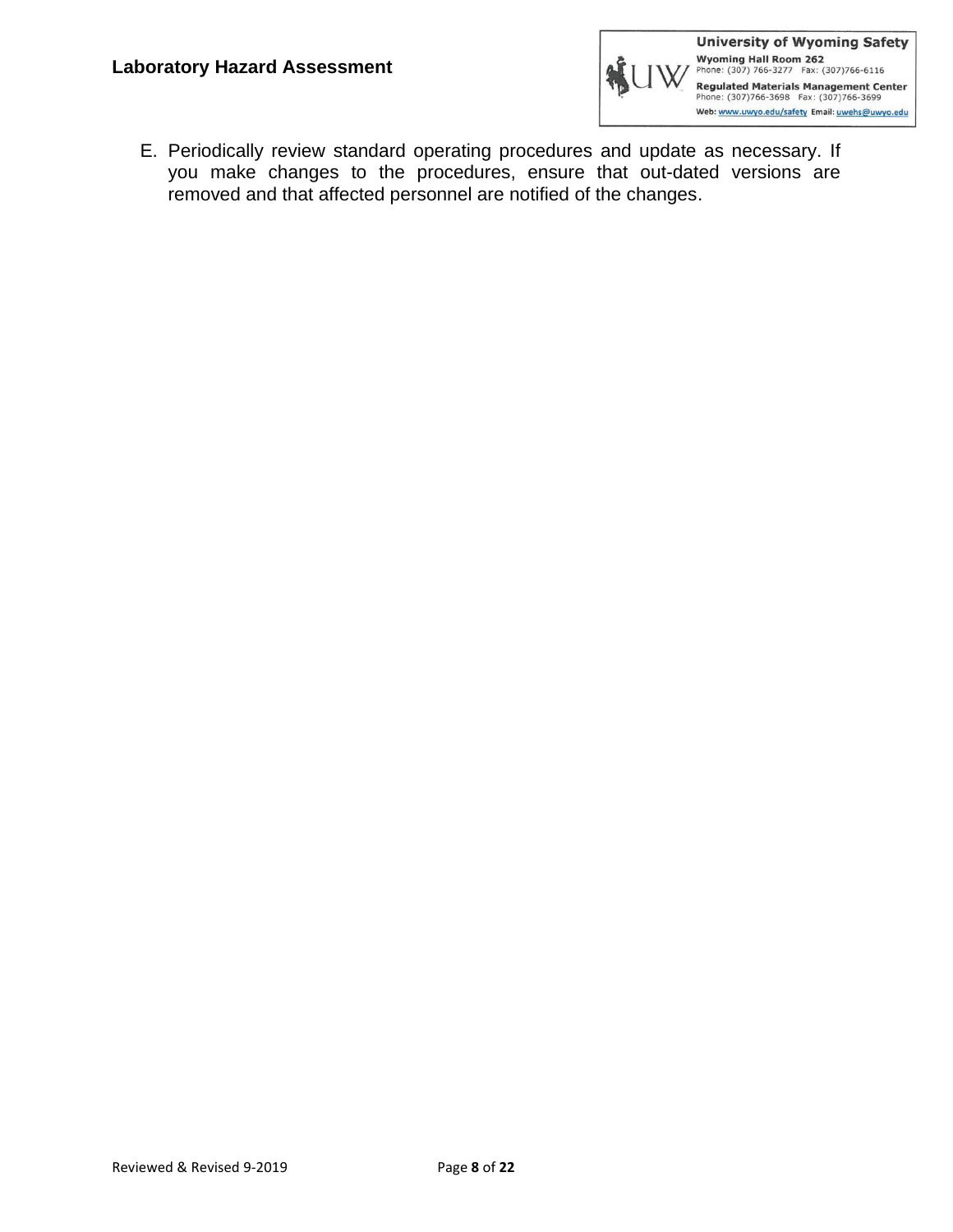

### **Appendix A: Comprehensive Hazard Assessment and Controls Form**

| Laboratory, Work Site, Project, or Grant: |  |
|-------------------------------------------|--|
| Department/College:                       |  |
| Completed by (print name and title):      |  |
| Principle Investigator (print name):      |  |
| Department Head (print name):             |  |

#### **Instructions:**

Review the Hazard Description (column 3) of each Exposure Condition (column 2) and check the ones that are present (column 1). For every condition present, review the Examples of Engineering Controls and Personal Protective Equipment (column 4) and then complete the Specific Engineering Controls and PPE (column 5) that you intend to use to reduce or eliminate the hazard.

| <b>Check if</b><br><b>Present</b> | <b>Exposure</b><br><b>Condition</b>                            | <b>Hazard Description</b>                                                                                                                      | <b>Examples of</b><br><b>Engineering Controls</b><br>and Personal<br><b>Protective Equipment</b><br>(PPE) | <b>Specific Engineering</b><br><b>Controls and</b><br><b>Personal Protective</b><br><b>Equipment (PPE)</b> |
|-----------------------------------|----------------------------------------------------------------|------------------------------------------------------------------------------------------------------------------------------------------------|-----------------------------------------------------------------------------------------------------------|------------------------------------------------------------------------------------------------------------|
|                                   | <b>Biological Hazards</b>                                      |                                                                                                                                                |                                                                                                           |                                                                                                            |
| П                                 | Animals                                                        | Splash, bites, exposure to<br>animal body fluids; injuries<br>due to animal size, caging;<br>allergies, and disease<br>transmission            | Requires approval by<br><b>IACUC</b>                                                                      |                                                                                                            |
| □                                 | Carcinogens                                                    | Cancer                                                                                                                                         | Posted work areas, glove<br>box, fume hood, special<br>handling, and gloves                               |                                                                                                            |
| □                                 | Human Blood or<br>other potentially<br>infectious<br>materials | Disease transmission                                                                                                                           | May require IRB<br>approval; Blood-borne<br>Pathogen training, and<br><b>Universal Precautions</b>        |                                                                                                            |
| П                                 | <b>Infectious</b><br>Pathogens                                 | Disease transmission                                                                                                                           | Good microbiological<br>methods, engineering<br>controls, gloves                                          |                                                                                                            |
| П                                 | Nano-particles                                                 | Unknown health hazards<br>due to small size                                                                                                    | Containment, respirators                                                                                  |                                                                                                            |
| □                                 | Recombinant<br><b>DNA</b>                                      | Depends on nature of DNA<br>segments, host vector<br>systems. Introduction of<br>foreign genetic materials<br>into personnel or<br>environment | Requires IBC Approval;<br>Good microbiological<br>methods, engineering<br>controls, gloves                |                                                                                                            |
|                                   | Select agents<br>and toxins                                    | Infectious agents and<br>toxins with potential to<br>pose a severe threat to<br>human health.                                                  | <b>Contact UW SAFETY</b><br>766-3277; Requires<br>special permission. See<br>www.selectagents.gov         |                                                                                                            |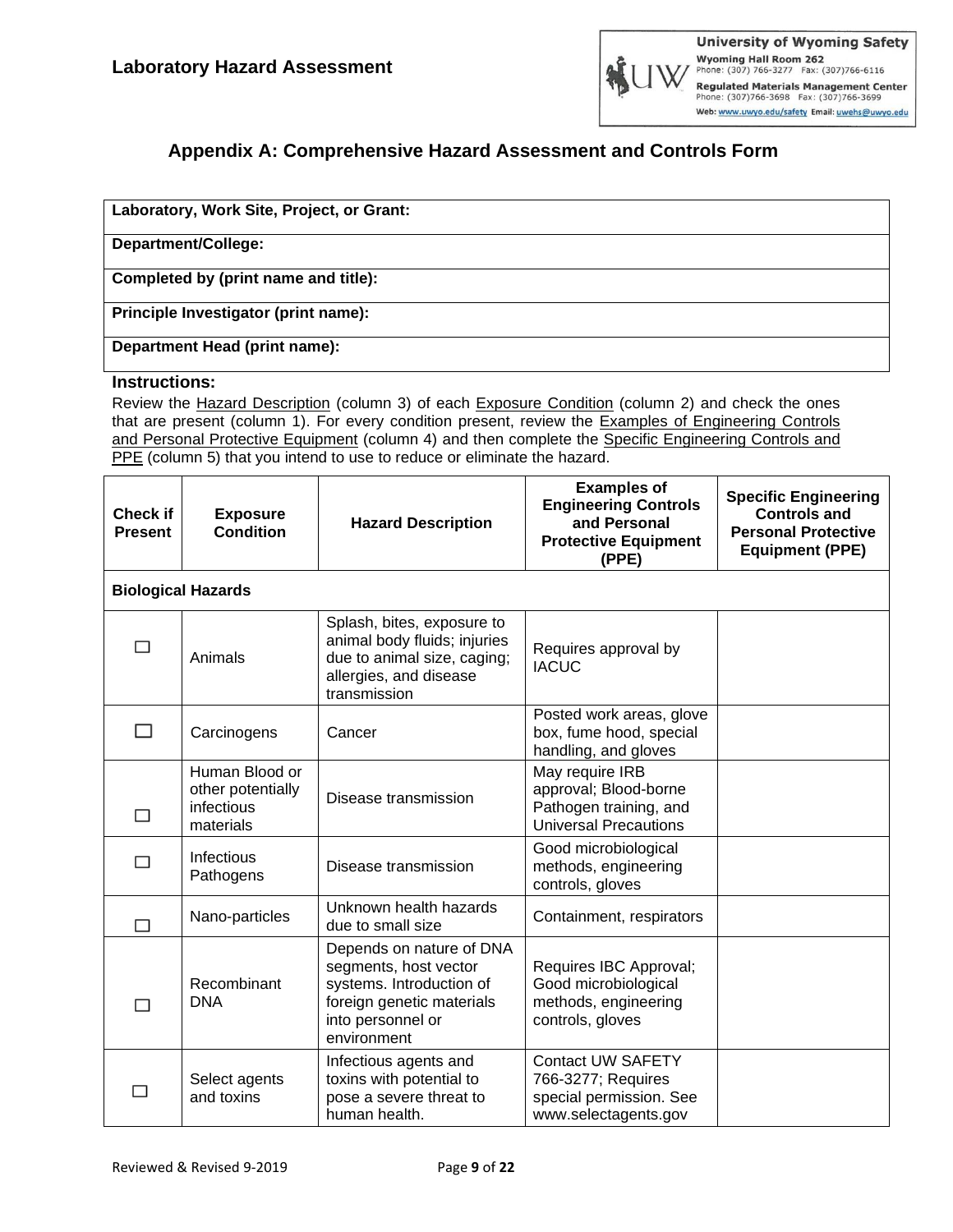**University of Wyoming Safety** Wyoming Hall Room 262<br>Phone: (307) 766-3277 Fax: (307)766-6116<br>Regulated Materials Management Center<br>Phone: (307)766-3698 Fax: (307)766-3699

Web: www.uwyo.edu/safety Email: uwehs@uwyo.edu

| <b>Check if</b><br><b>Present</b> | <b>Exposure</b><br><b>Condition</b>                           | <b>Hazard Description</b>                                                 | <b>Examples of</b><br><b>Engineering Controls</b><br>and Personal<br><b>Protective Equipment</b><br>(PPE)                                                 | <b>Specific Engineering</b><br><b>Controls and</b><br><b>Personal Protective</b><br><b>Equipment (PPE)</b> |
|-----------------------------------|---------------------------------------------------------------|---------------------------------------------------------------------------|-----------------------------------------------------------------------------------------------------------------------------------------------------------|------------------------------------------------------------------------------------------------------------|
| <b>Chemical Hazards</b>           |                                                               |                                                                           |                                                                                                                                                           |                                                                                                            |
| ⊓                                 | Chemicals, low<br>hazard with low<br>splash probability       | Skin and eye irritation                                                   | Safety glasses, chemical<br>resistant gloves, lab coat,<br>closed shoe of good<br>structure, long pants; Be<br>aware of the nearest<br>eyewash and shower |                                                                                                            |
| □                                 | Compressed<br>gases                                           | Aphyxiation, accidental tip<br>over, content release, and<br>pinch points | Gas cylinders must be<br>secured to stationary<br>objects in a safe location<br>away from danger or<br>impact; Safety glasses<br>and gloves               |                                                                                                            |
| П                                 | Controlled<br>Substances                                      | Drugs and certain other<br>chemicals (narcotic and<br>non-narcotic)       | Proper training, handling<br>& dispensing procedures,<br>recordkeeping, Safety<br>glasses; Under the<br>jurisdiction of federal and<br>state laws         |                                                                                                            |
| □                                 | Corrosive liquids<br>w/reasonable<br>probability of<br>splash | Skin and eye damage                                                       | Chemical splash goggles<br>or face shield, neoprene<br>gloves, lab coat, closed<br>shoes, chemical resistant<br>apron                                     |                                                                                                            |
| П                                 | Cryogenic<br>liquids, ultra-cold<br>freezers, dry ice         | Aphyxiation, skin, eye and<br>tissue damage, frostbite                    | Ventilation, Safety<br>glasses, goggles or face<br>shields for splash<br>hazards, insulated<br>gloves, closed shoes                                       |                                                                                                            |
| □                                 | Organic solvents                                              | Skin/eye damage,<br>absorption through skin,<br>organ damage              | Chemical splash goggles<br>or face shield, heavy<br>resistant gloves, lab coat,<br>closed shoes, chemical<br>resistant apron, eyewash<br>and shower       |                                                                                                            |
|                                   | Volatile<br>hazardous or<br>highly hazardous<br>chemicals     | Inhalation of toxic vapors,<br>skin contact                               | Fume hood, glove box,<br>Safety glasses, and<br>gloves                                                                                                    |                                                                                                            |
| ⊔                                 | Regulated<br>Wastes                                           | Exposure, environmental<br>release                                        | Safety glasses, gloves,<br>proper storage and<br>disposal procedures;<br>Training and safe<br>handling procedures                                         |                                                                                                            |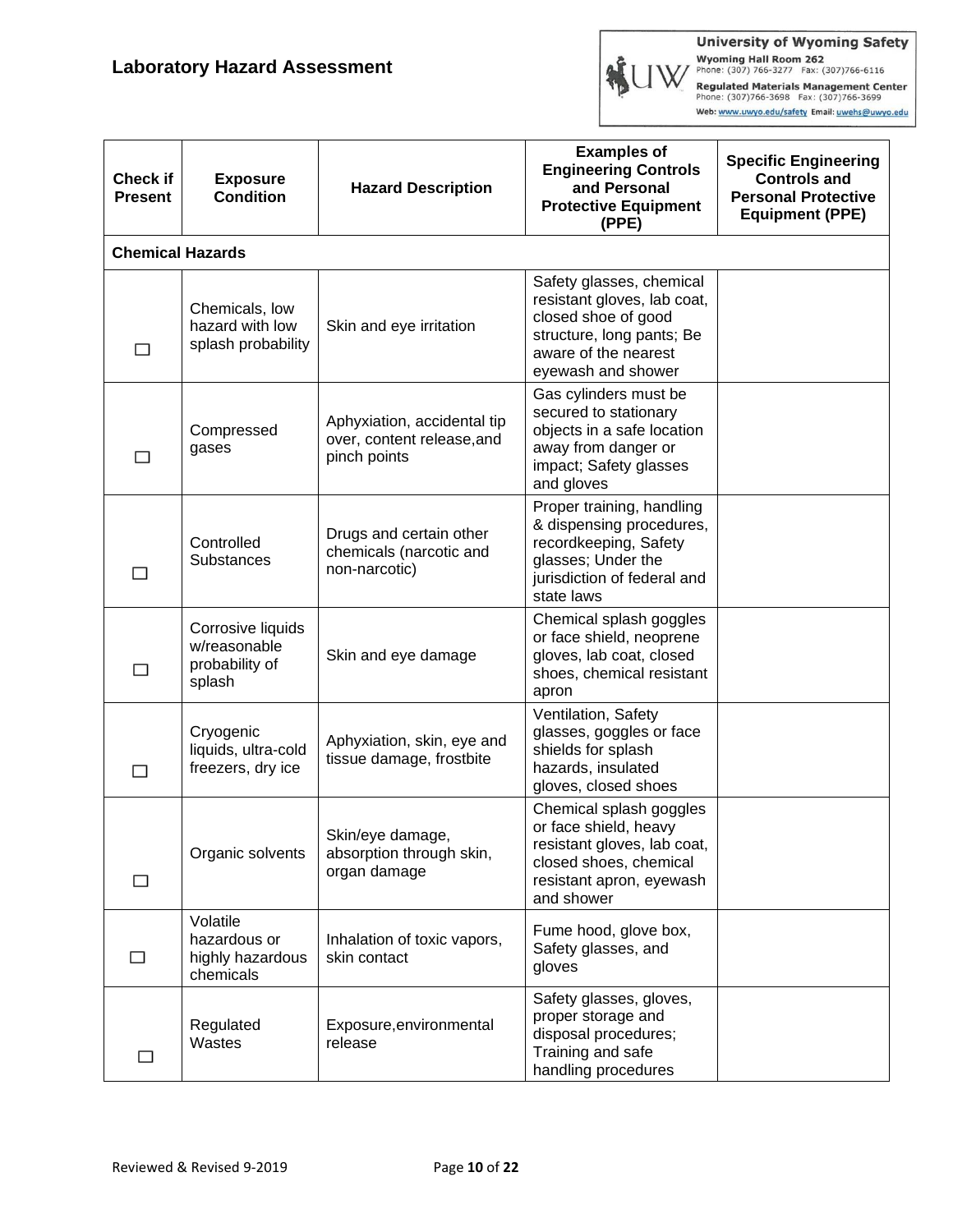

| <b>Check if</b><br><b>Present</b> | <b>Exposure</b><br><b>Condition</b>           | <b>Hazard Description</b>                                                                                 | <b>Examples of</b><br><b>Engineering Controls</b><br>and Personal<br><b>Protective Equipment</b><br>(PPE)                | <b>Specific Engineering</b><br><b>Controls and</b><br><b>Personal Protective</b><br><b>Equipment (PPE)</b> |
|-----------------------------------|-----------------------------------------------|-----------------------------------------------------------------------------------------------------------|--------------------------------------------------------------------------------------------------------------------------|------------------------------------------------------------------------------------------------------------|
| П                                 | Special cleaning<br>agents                    | Exposure, allergies                                                                                       | <b>Material Safety Data</b><br>Sheets, hazard<br>communication training,<br>proper procedures,<br>gloves, Safety glasses |                                                                                                            |
| П                                 | Toxic<br>Substances                           | Poisons, neurotoxins,<br>teratogens, mutagens,<br>carcinogens, and<br>subsequent environmental<br>impact. | Proper training,<br>procedures, storage, and<br>disposal                                                                 |                                                                                                            |
| □                                 | Washing<br>glassware                          | Skin lacerations from<br>broken glass                                                                     | Safety glasses, rubber<br>gloves, lab coat.                                                                              |                                                                                                            |
|                                   | <b>Radiological Hazards</b>                   |                                                                                                           |                                                                                                                          |                                                                                                            |
| □                                 | lonizing<br>Radiation                         | Cancer, teratogenic                                                                                       | Time, distance, shielding;<br>Permit and controls<br>approved by Radiation<br><b>Safety Committee</b>                    |                                                                                                            |
| H                                 | Non-Ionizing<br>Radiation                     | Eye or skin damage, burns,<br>heat, cancer.                                                               | Training, curtains<br>(welding), signage,<br>interlocks, beam blocks,<br>Safety eyewear                                  |                                                                                                            |
| <b>Physical Hazards</b>           |                                               |                                                                                                           |                                                                                                                          |                                                                                                            |
|                                   | Compression<br>(pressure)                     | Injury from sudden release<br>of energy from valves,<br>compression chambers                              | Energy control, Safety<br>classes, shields, body<br>position                                                             |                                                                                                            |
| П                                 | <b>Confined Spaces</b>                        | Exposure, falls, dangerous<br>atmospheres, asphyxiation,<br>noise, vibration                              | Buddy system, lanyards,<br>ventilation, monitoring                                                                       |                                                                                                            |
| □                                 | <b>Elevated heights</b>                       | Fall injury                                                                                               | Lanyards, anchors                                                                                                        |                                                                                                            |
| □                                 | Energized<br>Equipment                        | Pinch, crush, caught,<br>pulled in, electrocution                                                         | Energy control, signage,<br>guards, no jewelry, tie<br>back long hair                                                    |                                                                                                            |
| $\Box$                            | <b>Extreme</b><br>Environmental<br>Conditions | Hypothermia (cold),<br>frostbite (cold), heat<br>exhaustion (heat) or heat<br>stroke.                     | Training, physiological<br>monitoring. Rest cycles<br>and fluid replacement                                              |                                                                                                            |
| □                                 | Impact                                        | Injury to head or body                                                                                    | Hard hat, impact<br>resistant toed shoes,<br>body position                                                               |                                                                                                            |
| □                                 | Manipulation of<br>large objects              | Injury, death                                                                                             | Training, proper lifting<br>equipment, procedures,<br>inspections, buddy<br>system                                       |                                                                                                            |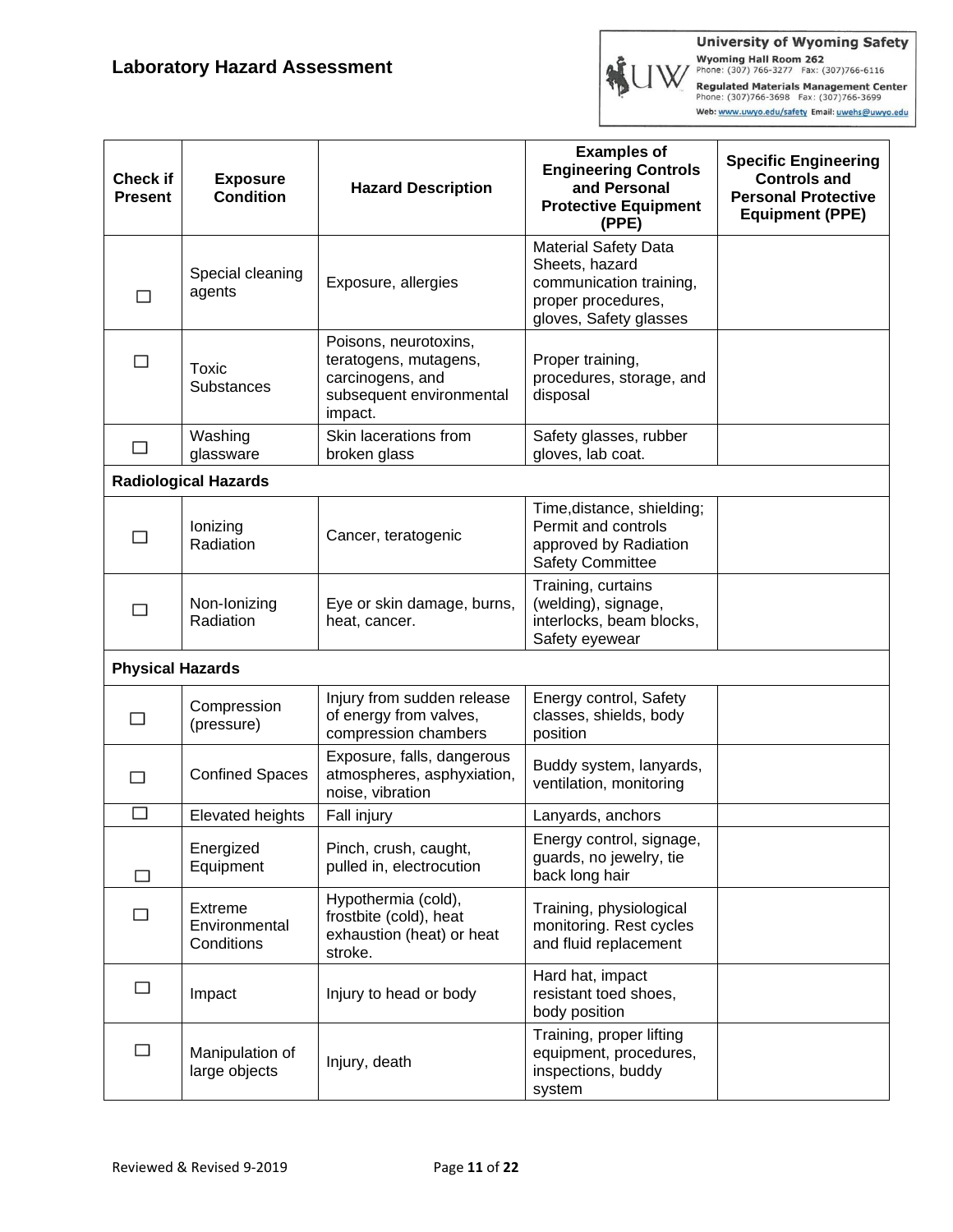

| <b>Check if</b><br><b>Present</b> | <b>Exposure</b><br><b>Condition</b> | <b>Hazard Description</b>                                | <b>Examples of</b><br><b>Engineering Controls</b><br>and Personal<br><b>Protective Equipment</b><br>(PPE)                     | <b>Specific Engineering</b><br><b>Controls and</b><br><b>Personal Protective</b><br><b>Equipment (PPE)</b> |
|-----------------------------------|-------------------------------------|----------------------------------------------------------|-------------------------------------------------------------------------------------------------------------------------------|------------------------------------------------------------------------------------------------------------|
|                                   | Material<br>Handling                | Physical injury, strains,<br>sprains                     | Training, buddy system,<br>gloves, standard<br>operating procedures                                                           |                                                                                                            |
|                                   | <b>Noise</b>                        | Deafness, hearing<br>damage, inability to<br>communicate | Noise monitoring,<br>hearing protection,<br>training, and engineering<br>controls (e.g.,<br>enclosures, baffles,<br>mufflers) |                                                                                                            |
|                                   | Penetration                         | Injection, wounds                                        | Training, padding of<br>surfaces, signage, and<br>body position                                                               |                                                                                                            |
|                                   | Respirable Dust                     | Lung damage                                              | Local exhaust ventilation.<br>monitoring, respirator                                                                          |                                                                                                            |
|                                   | Vibrating<br>Equipment              | Cumulative trauma<br>disorders.                          | Gloves, protective shoes,<br>hearing protection                                                                               |                                                                                                            |

| <b>Additional Comments:</b>                                                                                                                        |                    |
|----------------------------------------------------------------------------------------------------------------------------------------------------|--------------------|
| Certification: I certify this hazard assessment was conducted according to University Policy and the signatures<br>below indicate acknowledgement. |                    |
|                                                                                                                                                    |                    |
|                                                                                                                                                    |                    |
|                                                                                                                                                    | Date: ____________ |
|                                                                                                                                                    |                    |
|                                                                                                                                                    | Date: ____________ |
|                                                                                                                                                    |                    |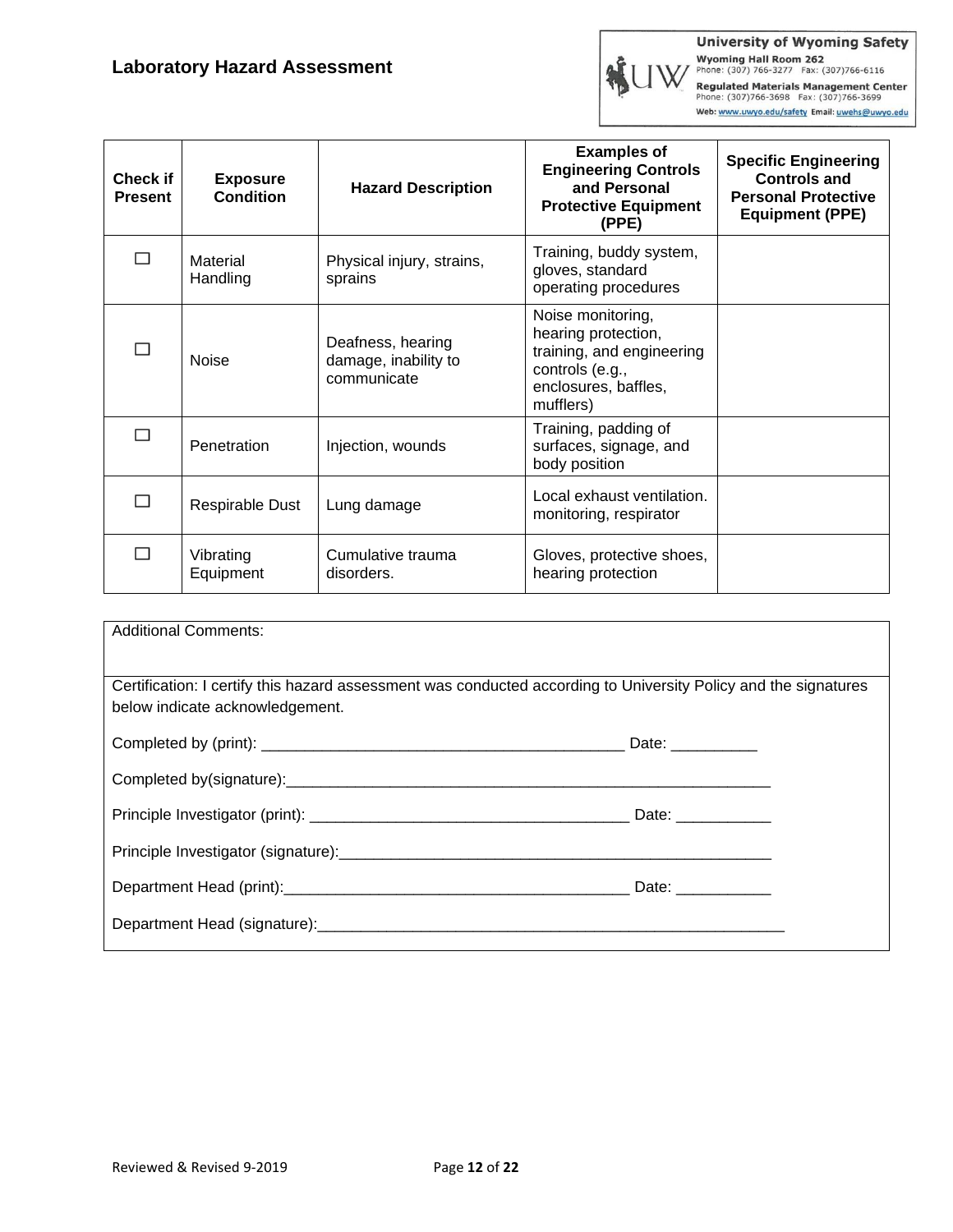

### **Appendix B: Standard operating procedure format and required components**

#### **Standard Operating Procedure Format**

- 1. Standard operating procedures must be personalized to accurately describe the process, hazards and controls at hand. The standard operating procedure format depends upon the situation. Examples of formats are provided in the appendix.
- 2. Attach additional information, such as Safety Data Sheets (SDSs) to the standard operating procedure. Chemical-specific hazard information is available in the appendices of certain regulations (such as for arsenic and lead), the UW Safety website, internet websites and reference books.
- 3. If your laboratory generates a standard operating procedure and would like to make it available to other labs, please attach an electronic copy to an email addressed to [uwehs@uwyo.edu](mailto:uwehs@uwyo.edu)
- 4. In the standardized standard operating procedure form (at the end of this appendix), items 1 through 8 must be completed for each process, class of chemicals, or individual chemical.

#### **Safety Operating Procedure Required Components.**

- 1. **Process of Experiment Description**: Identify the chemicals, process or equipment involved in such a way that there will be no confusion as to what the standard operating procedure does (and doesn't) pertain to.
- 2. **Hazardous Materials and Chemicals**: Identify all hazardous materials involved in the process (e.g., highly hazardous chemicals, biologicals, and radioactive materials). Even if the chemicals that will be produced in the process are not known, identify the stock chemicals, intermediates, final compounds and wastes involved. Also detail other factors involved in the process, such as catalysts, inert compounds, heat, cold, and varied operating pressures.
- 3. **Engineering/Ventilation Controls**: List all environmental controls and ventilation systems required by the process. This may include hoods, environmental rooms, aerosol suppression devices, filtering or absorption devices, etc. Describe ways to verify that the fume hood, survey meters, monitors, and other control system(s) are operating correctly before being used.
- 4. **PPE – Personal Protective Equipment**: Clearly describe what personal protective equipment is required, and at what stages of the procedure it shall be used. Refer to the UW Safety General Workplace Hazard Assessment and Controls document for PPE descriptions.
- 5. **Special Handling Procedures and Storage Requirements**: Note any special storage requirements for the chemicals. This may include restricted access areas, special containment devices, and safe methods of transportation.
- 6. **Spill and Accident Procedures**: Provide guidance for handling spills, who might be designated to clean up the spill, and if any special spill clean-up materials are needed. Also identify what size of spill creates a hazardous situation. (For example, laboratory personnel may be able to safely handle a spill of a liter of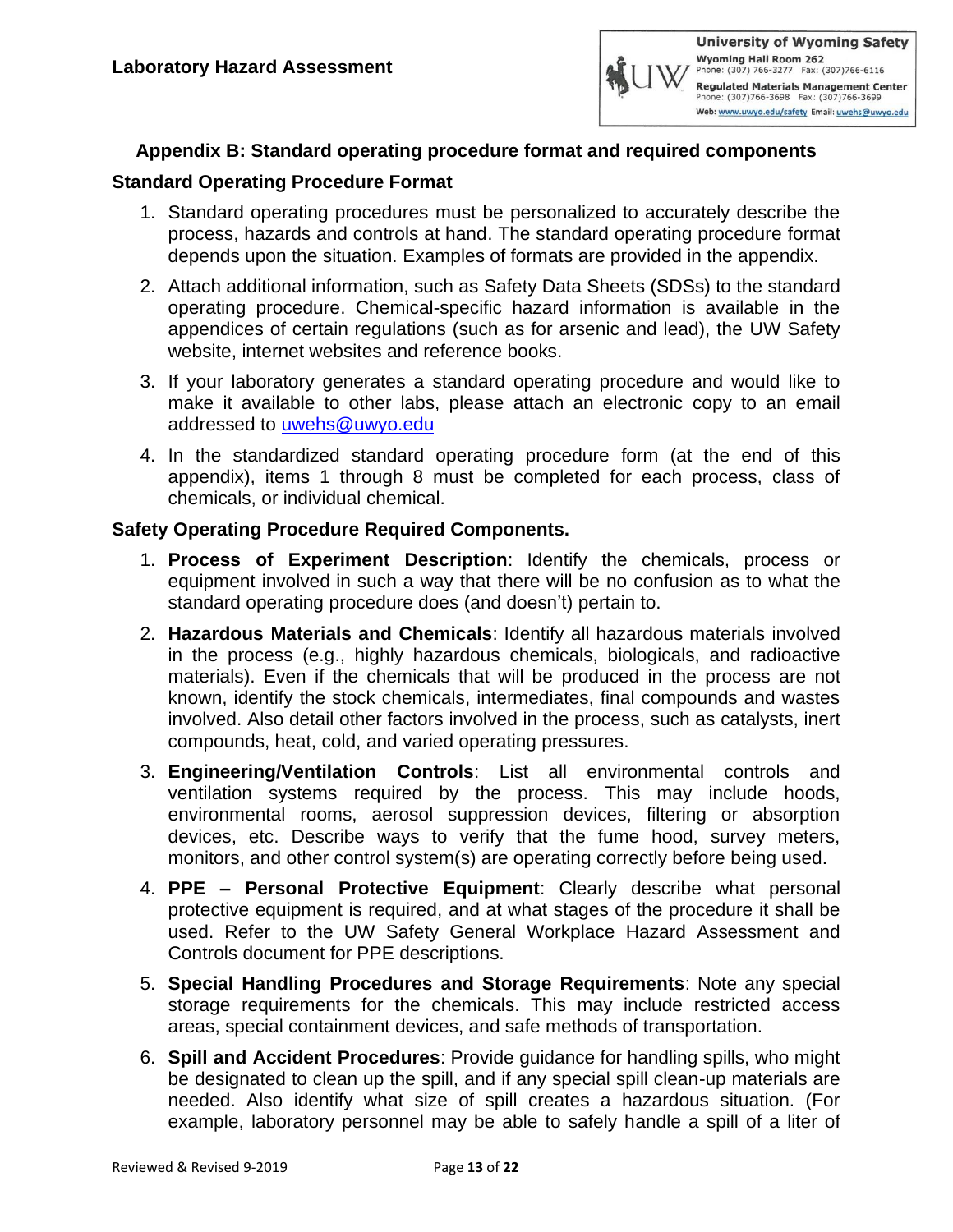

dilute acid, but may need to evacuate the lab if 100 milliliters of a toxic chemical are spilled outside a fume hood.) This also provides guidance as to the maximum size of containers that should be purchased.

- 7. **Waste Disposal**: Identify safe disposal methods for routinely generated wastes. Includes procedures to neutralize or treat wastes to make handling safer or to reduce the amount of hazardous waste. Refer to the UW Safety website under Waste Management for more information: [http://www.uwyo.edu/safety.](http://www.uwyo.edu/safety)
- 8. **Special Precautions for Animal Use**: For each hazard identified in the Hazard Assessment, adequately describe special handling practices and qualifications of animal handlers.

For "particularly hazardous substances" (acute toxicants, highly dangerous chemicals, carcinogens, neurotoxins, mutagens, teratogens), the 8 basic elements above should be expanded, and 3 additional elements, 9 through 11, must be completed. For additional information, refer to the definition section in the Chemical Hygiene Plan.

- 9. **Approval Required**: Is training or approval required before personnel can perform the procedure? Reference special requirements mandated by approvals or permits from UW regulations (e.g., UW Safety, IACUC, IBC, IRB, RSC) or granting agencies (e.g., DOD).
- 10.**Decontamination Procedures**: Specify techniques for proper removal of PPE, decontamination (of skin, clothing, work surfaces), and disposal of contaminated materials.
- 11.**Designated Area/Equipment**: Specify the building and room, and any specific equipment (e.g., fume hoods or glove boxes) that are to be used for the particularly hazardous substance.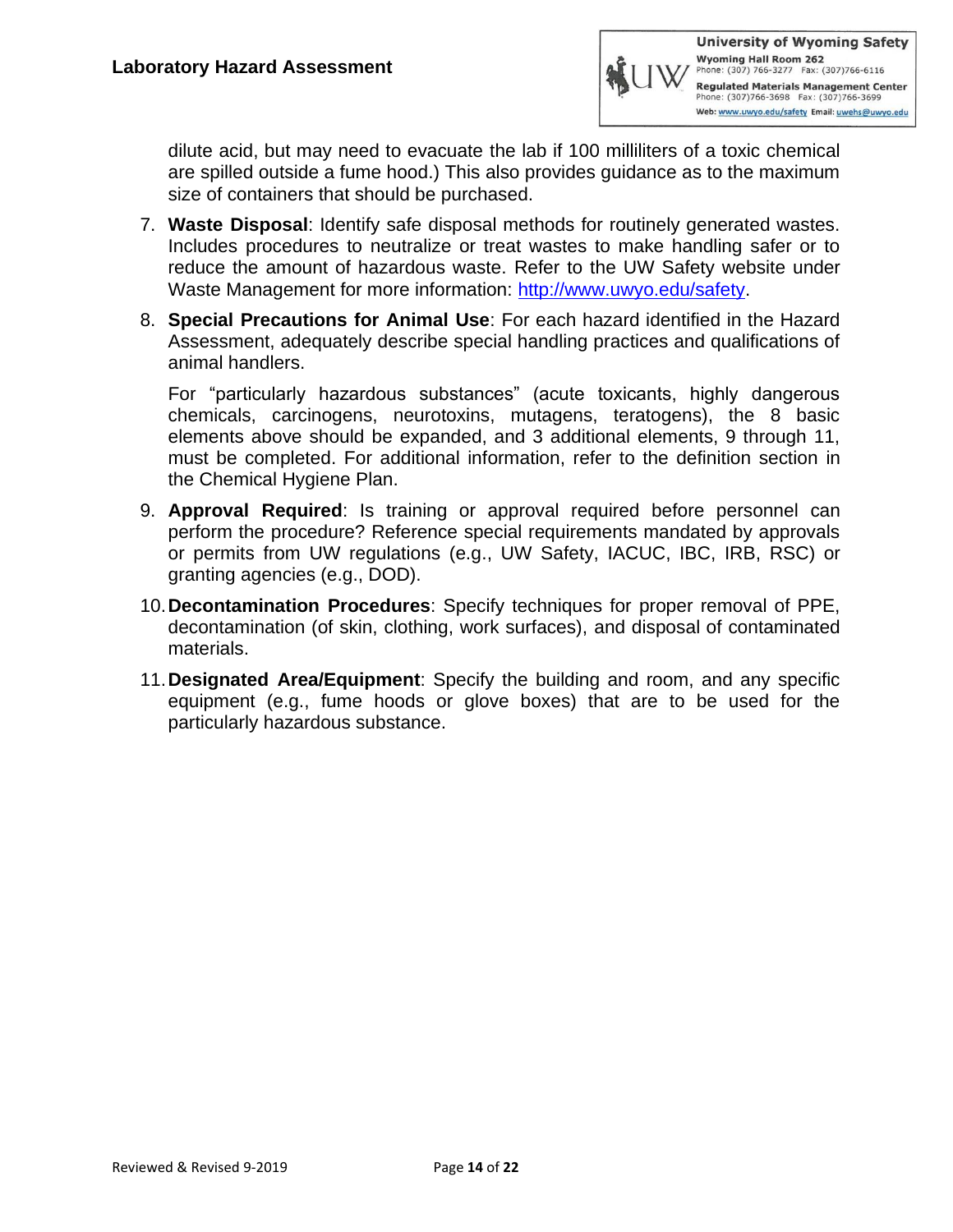# **Standard Operating Procedure for \_\_\_\_\_\_\_\_\_\_\_\_\_\_\_\_\_\_\_\_\_\_\_\_\_\_\_\_\_\_\_\_\_\_\_\_\_\_\_\_**

| <b>Standard operating procedures for Chemicals or Processes</b> |         |                              |  |  |
|-----------------------------------------------------------------|---------|------------------------------|--|--|
| 1 Process (if applicable)                                       |         |                              |  |  |
| 2 Hazardous Materials and<br>Chemicals                          |         |                              |  |  |
| 3 Environmental/Ventilation                                     |         |                              |  |  |
| 4 Personal Protective Equipment<br>(PPE)                        |         |                              |  |  |
| 5 Special Handling Procedures &<br><b>Storage Requirements</b>  |         |                              |  |  |
| 6 Spill and Accident Procedures                                 |         |                              |  |  |
| 7 Waste Disposal                                                |         |                              |  |  |
| 8 Special Precautions for Animal<br>Use (if applies)            |         |                              |  |  |
| Particularly hazardous                                          | $YES$ : | Blocks 9 to 11 are Mandatory |  |  |
| substance involved?                                             | $N$ O:  | Blocks 9 to 11 are Optional. |  |  |
| 9 Approval Required                                             |         |                              |  |  |
| 10 Decontamination                                              |         |                              |  |  |
| 11 Designated Area                                              |         |                              |  |  |
| Name (print) (Assessor):<br>Title:                              |         |                              |  |  |
| Signature (Assessor):                                           | Date:   |                              |  |  |
| Name (print) (PI, Lab Manager, or Unit Head):<br>Title:         |         |                              |  |  |
| Signature (PI, Lab Manager, or Unit Head):<br>Date:             |         |                              |  |  |
| Date Sent to UW Safety:                                         |         |                              |  |  |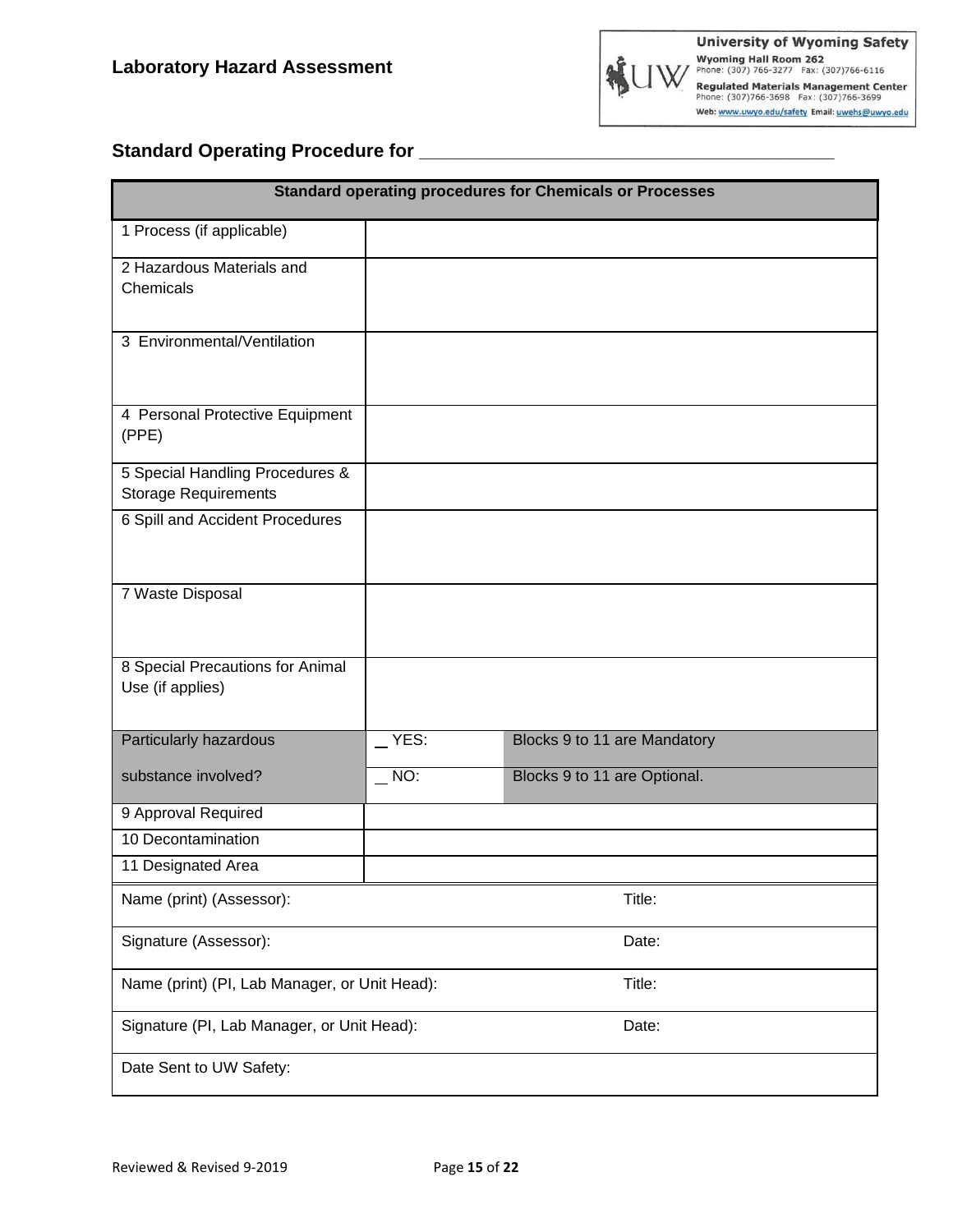

### **Appendix C: Examples of Standard Operating Procedures**

Acrylamide Benzene Ethidium Bromide Formaldehyde **Mercury** Phenol Work with MPTP and MPTP-Treated Animals

### **Examples of "Groups of Chemical" Standard Operating Procedures**

Antineoplastic Administration, Handling and Disposal Toxins of Biological Origin: Safe Work Practices Flammable Solvent Use Gas Cylinder Use Inorganic Acid Use Inorganic Base Use Lipopolysaccharides Use Oxidizer Use Peroxide Forming Chemicals Use Pyrophorics and Air Reactives Use

### **Examples of "Process" Standard Operating Procedures**

5-Bromo-2-Deoxyuridine Use Removal of Carbonates using HCl Phytolith Extraction Using Heavy Liquid High Temp Furnaces and Tube Furnaces Sample Washing, Slide Mounting and Storage of Phytoliths in Ethanol Processes Involving Xylene and Ethanol

More standard operating procedures can be found at:

<http://www.uwyo.edu/safety/procedures/standard-operating-procedures.html>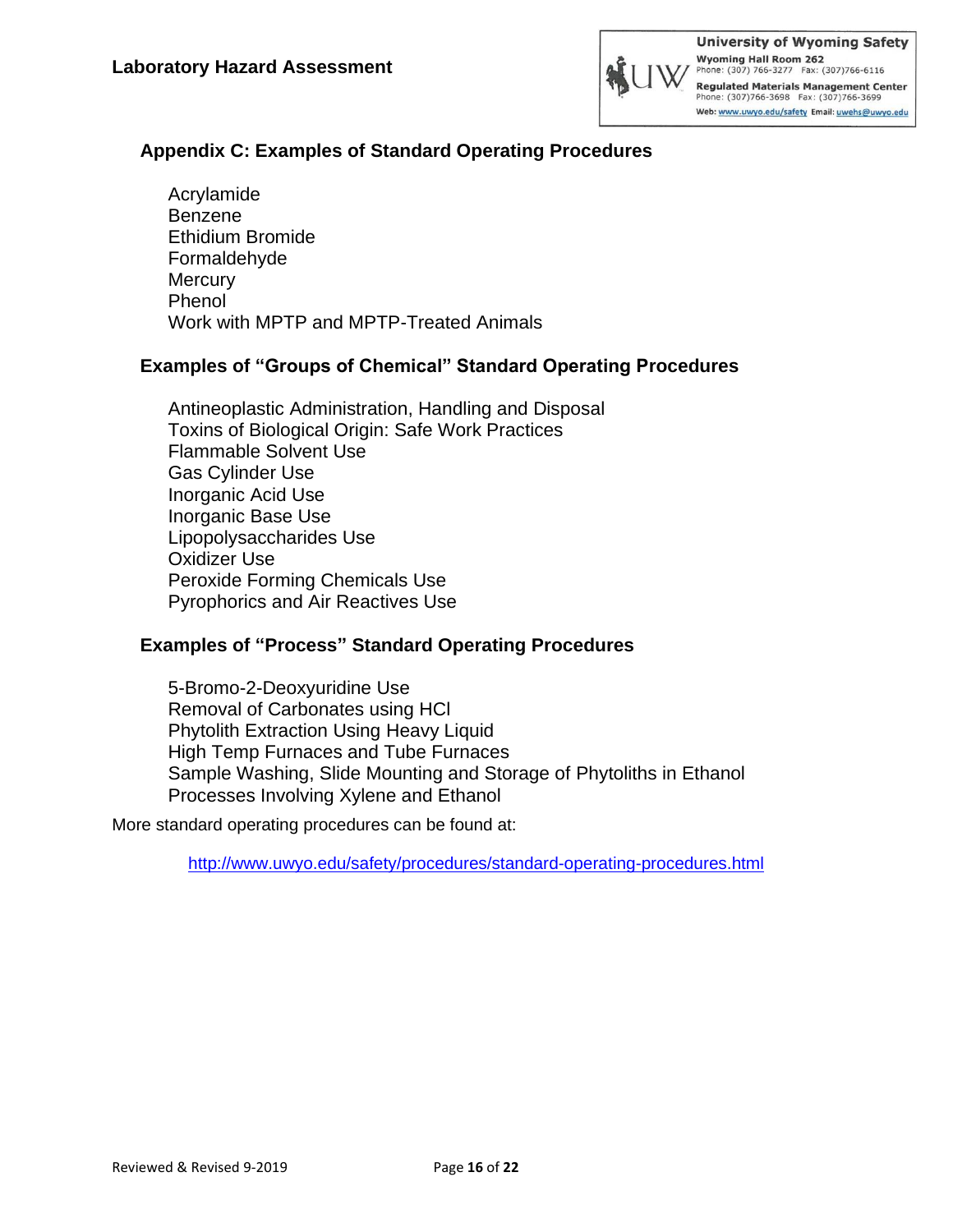# **Example of Individual Chemical: Standard Operating Procedure for Benzene Use**

| Standard operating procedures for Chemicals or Processes                |                                                                                                                                                                                                                                                                                                                                                                                                                                                                                                     |     |                                                                                                                                                                                                                                                                                                                                                                                                                                                                                                                                                                                                                                                                                                                                                                                                                                                                                                               |  |  |
|-------------------------------------------------------------------------|-----------------------------------------------------------------------------------------------------------------------------------------------------------------------------------------------------------------------------------------------------------------------------------------------------------------------------------------------------------------------------------------------------------------------------------------------------------------------------------------------------|-----|---------------------------------------------------------------------------------------------------------------------------------------------------------------------------------------------------------------------------------------------------------------------------------------------------------------------------------------------------------------------------------------------------------------------------------------------------------------------------------------------------------------------------------------------------------------------------------------------------------------------------------------------------------------------------------------------------------------------------------------------------------------------------------------------------------------------------------------------------------------------------------------------------------------|--|--|
| 1 Process (if applicable)                                               | Injections of Benzene Standards for Gas Chromatograph Calibrations and Sample<br>Analyses (Note: All use of benzene is strictly regulated by Wyoming OSHA.)                                                                                                                                                                                                                                                                                                                                         |     |                                                                                                                                                                                                                                                                                                                                                                                                                                                                                                                                                                                                                                                                                                                                                                                                                                                                                                               |  |  |
| 2 Hazardous Materials and<br>Chemicals                                  | Benzene, at known and unknown concentrations.                                                                                                                                                                                                                                                                                                                                                                                                                                                       |     |                                                                                                                                                                                                                                                                                                                                                                                                                                                                                                                                                                                                                                                                                                                                                                                                                                                                                                               |  |  |
| 3 Environmental                                                         |                                                                                                                                                                                                                                                                                                                                                                                                                                                                                                     |     | Benzene-containing solutions should be dispensed and used only in a properly operating<br>fume hood. Syringe purging should also be done in the fume hood.                                                                                                                                                                                                                                                                                                                                                                                                                                                                                                                                                                                                                                                                                                                                                    |  |  |
| <b>Ventilation Controls</b><br>4 Personal Protective<br>Equipment (PPE) | Chemical splash goggles, butyl or natural rubber gloves, and a lab coat or apron is<br>required.                                                                                                                                                                                                                                                                                                                                                                                                    |     |                                                                                                                                                                                                                                                                                                                                                                                                                                                                                                                                                                                                                                                                                                                                                                                                                                                                                                               |  |  |
| 5 Special Handling Procedures<br>& Storage Requirements                 | Mixing and dispensing done in an operating fume hood with all sources of ignition turned off<br>(hot plates, burners, etc.). Benzene stored in metal Safety cans or glass bottles (1 liter<br>maximum) as much as possible. Transported in spill-proof carriers. Benzene is stored in a<br>flammable cabinet, separate from acids, bases, and oxidizers. The flammable cabinet is<br>located results and the set of the set of the set of the set of the set of the set of the set of the set of th |     |                                                                                                                                                                                                                                                                                                                                                                                                                                                                                                                                                                                                                                                                                                                                                                                                                                                                                                               |  |  |
| 6 Spill and Accident Procedures                                         |                                                                                                                                                                                                                                                                                                                                                                                                                                                                                                     |     | Try to stop the spill if it is on-going. Remove all sources of ignition from the spill area. If<br>splash on skin occurs, wash immediately with soap and water and remove any<br>contaminated apparel while washing. Call 911 in the event of a spill beyond lab staff<br>capabilities. Use absorbent pads or vermiculite to clean up small fume hood spills or to dike<br>larger spills. Absorbent pads are stored in ___________________. If a spill of more than ____<br>ml of benzene occurs outside the fume hood, vacate the room, close the door and call 911.<br>If the quantity of benzene is in solution and does not easily evaporate, a spill cleanup by a<br>contractor could be obtained by calling UW Safety - RMMC at 307-766-3698. Otherwise,<br>the benzene could be allowed to evaporate. After clean-up or evaporation, room air must be<br>monitored by UW Safety prior to re-occupancy. |  |  |
| 7 Waste Disposal                                                        | For spills: place used absorbent in metal can with leak-proof lid. Over-pack with additional<br>absorbent. Seal can. For all waste, label with Hazardous Waste Label, accumulate<br>according to requirements, and send in Chemical Collection Request or Routine Pickup<br>request, both available on the UW Safety web site (www.uwyo.edu/safety).                                                                                                                                                |     |                                                                                                                                                                                                                                                                                                                                                                                                                                                                                                                                                                                                                                                                                                                                                                                                                                                                                                               |  |  |
| 8 Special Precautions for Animal<br>Use (i.e., IACUC approval)          | $\star$                                                                                                                                                                                                                                                                                                                                                                                                                                                                                             |     |                                                                                                                                                                                                                                                                                                                                                                                                                                                                                                                                                                                                                                                                                                                                                                                                                                                                                                               |  |  |
| Particularly hazardous                                                  | $X$ YES:<br>Blocks 9 to 11 are Mandatory                                                                                                                                                                                                                                                                                                                                                                                                                                                            |     |                                                                                                                                                                                                                                                                                                                                                                                                                                                                                                                                                                                                                                                                                                                                                                                                                                                                                                               |  |  |
| substance involved?                                                     |                                                                                                                                                                                                                                                                                                                                                                                                                                                                                                     | NO: | Blocks 9 to 11 are Optional.                                                                                                                                                                                                                                                                                                                                                                                                                                                                                                                                                                                                                                                                                                                                                                                                                                                                                  |  |  |

| 9 Approval Required | Users must receive specific physical and health hazard information and safe<br>laboratory work practices training from their supervisor. Representative breathing zone<br>air sampling shall be taken to ensure that exposures do not exceed regulated levels. |
|---------------------|----------------------------------------------------------------------------------------------------------------------------------------------------------------------------------------------------------------------------------------------------------------|
| 10 Decontamination  | Immediately wash with soap and water.                                                                                                                                                                                                                          |
| 11 Designated Area  | Special signage may be required depending on air<br>Room<br>sampling results.                                                                                                                                                                                  |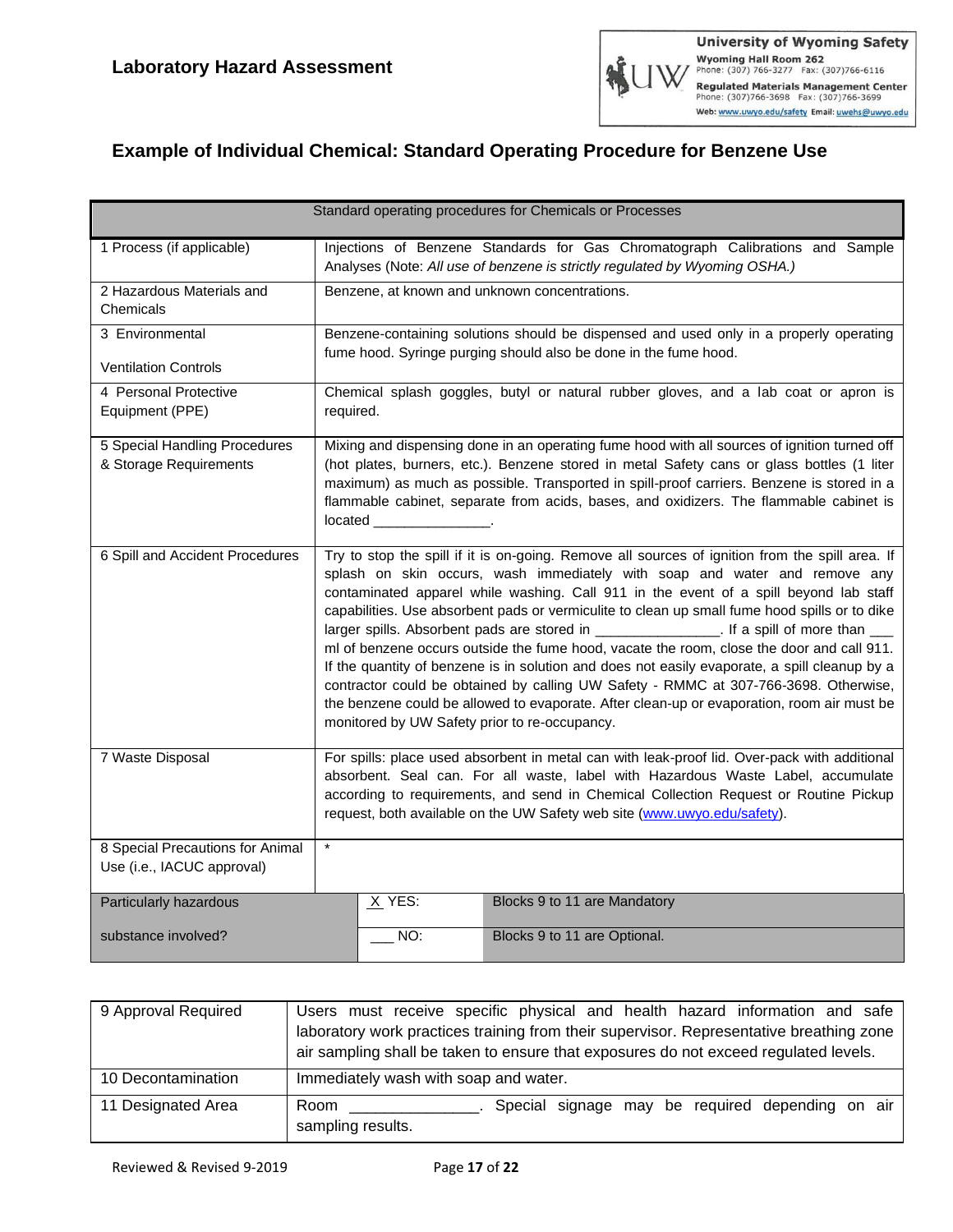| Name (print) (Assessor):                      | Title: |
|-----------------------------------------------|--------|
| Signature (Assessor):                         | Date:  |
| Name (print) (PI, Lab Manager, or Unit Head): | Title: |
| Signature (PI, Lab Manager, or Unit Head):    | Date:  |

#### **Additional Information about Benzene**

#### **OSHA Exposure Limits:**

| 8-hour Permissible Exposure Limit (PEL):    | $1.0$ ppm |
|---------------------------------------------|-----------|
| 15-minute Short Term Exposure Limit (STEL): | $5.0$ ppm |
| 8-hour Action Level (AL):                   | $0.5$ ppm |

#### **Hazards:**

Benzene liquid is highly flammable. It should be stored in tightly closed containers in a cool, well ventilated area. Benzene vapor may form explosive mixtures in air. All sources of ignition must be controlled. Use non-sparking tools when opening or closing benzene containers. Fire extinguishers, where provided, must be readily available. Know where they are located and how to operate them. Smoking is prohibited in areas where benzene is used or stored.

Benzene can affect your health if inhaled, if it contacts skin or eyes, or if ingested. The most frequent work place route of entry is by inhalation, but benzene can be absorbed through the intact skin and will be absorbed faster through abraded skin.

High, short-term (acute) exposures may result in feelings of breathlessness, irritability, euphoria, giddiness, or irritation of the eyes, nose or respiratory tract. Also, headache, dizziness and feelings of nausea or intoxication may occur. Severe exposures may lead to convulsions and loss of consciousness.

Periodic exposures at lower levels (chronic exposures) may result in various blood disorders, ranging from anemia to leukemia (an irreversible, fatal disease). Many blood disorders associated with benzene exposure may occur without symptoms.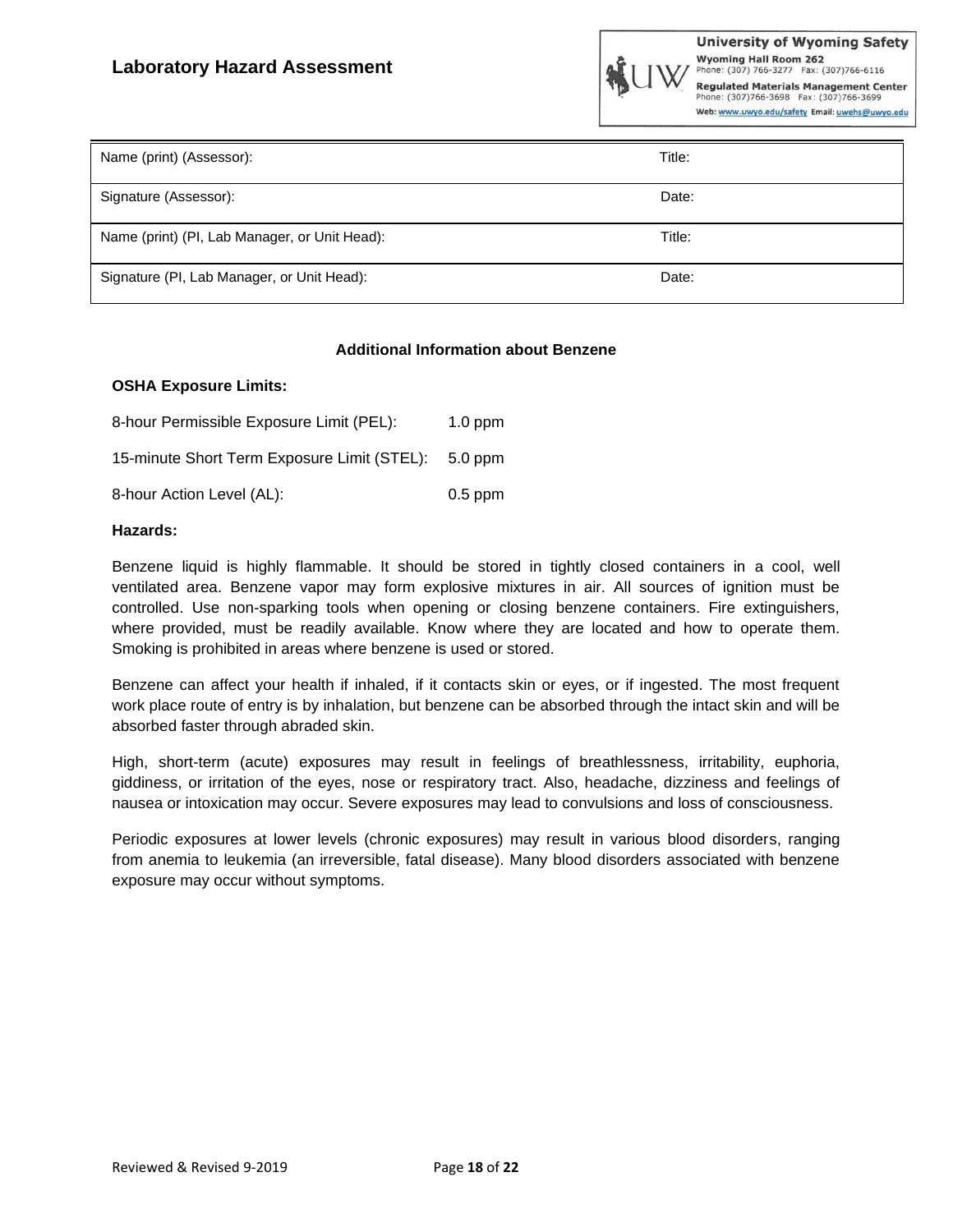

#### **Exposure Monitoring**

The supervisor must determine by breathing zone air monitoring if employees are over the AL or STEL. If levels are below the AL and STEL, no further air sampling is required unless procedures change. Affected employees must be informed of air monitoring results within 15 days of the supervisor receiving the results.

#### **Training Requirements:**

The Principal Investigator or supervisor must provide initial training to all personnel using benzene. If airborne levels reach or exceed the AL, annual benzene training is required. The training content must include the hazards of benzene, Safety information, regulatory requirements, signs and symptoms of possible exposures to benzene, and medical surveillance requirements.

#### **Medical Surveillance**

Any employee who is exposed to benzene above the AL for more than 30 days per year, or exposed to benzene above the PEL for more than 10 days per year, must be evaluated by the Occupational Health Nurse. Based on the evaluation results, the nurse may recommend further evaluation, exposure restrictions, or job reassignment. Contact UW Safety at 307-766-3277 for Safety information, guidance for air monitoring strategies, equipment and analytical result interpretation.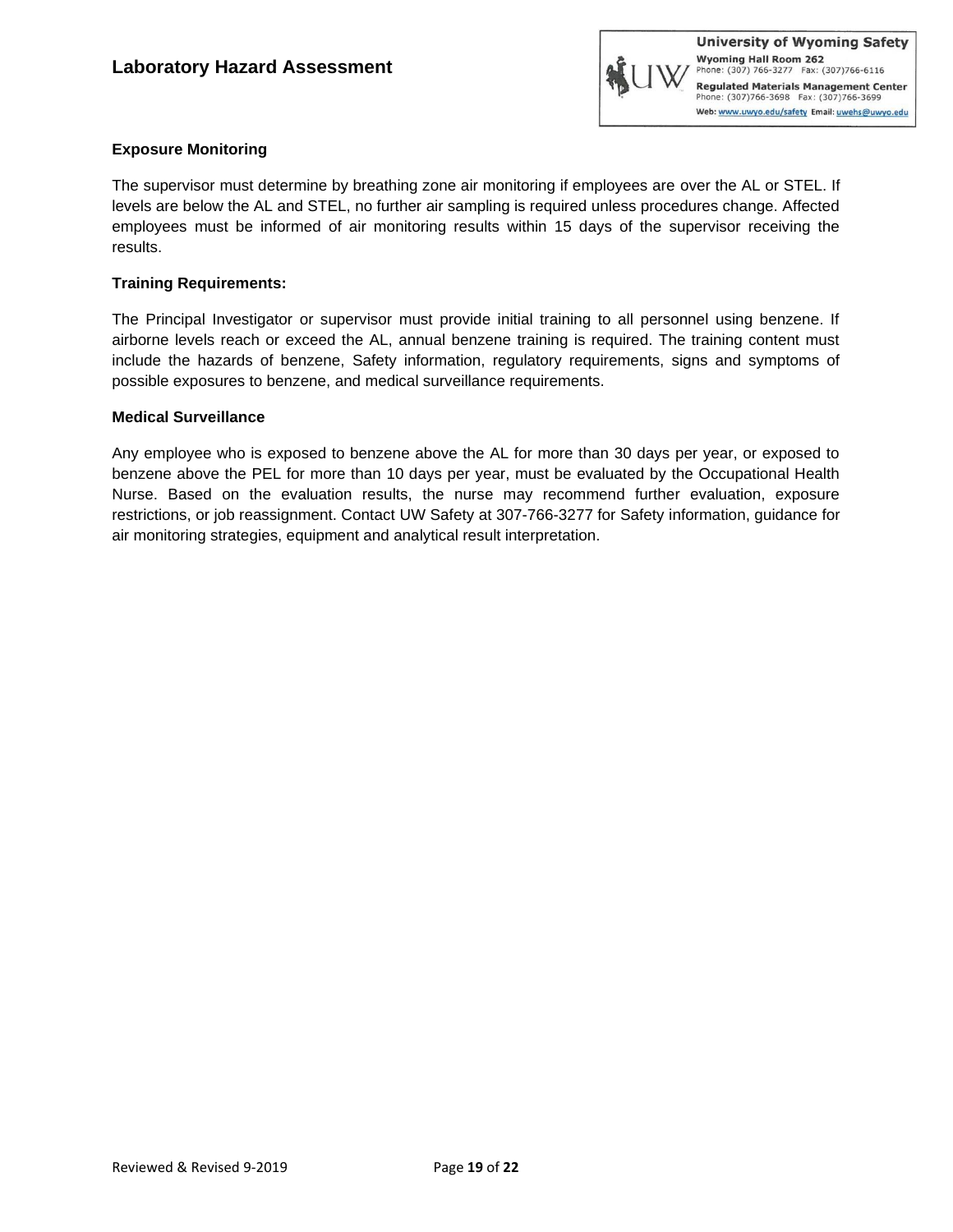### **Example of Group of Chemicals: Standard Operating Procedure-Flammable Solvent Use**

| <b>Standard operating procedures for Chemicals or Processes</b>                   |                                                                                                                                                                                                                                                                                                                                                                                                 |                 |                                                                          |
|-----------------------------------------------------------------------------------|-------------------------------------------------------------------------------------------------------------------------------------------------------------------------------------------------------------------------------------------------------------------------------------------------------------------------------------------------------------------------------------------------|-----------------|--------------------------------------------------------------------------|
| 1 Process                                                                         |                                                                                                                                                                                                                                                                                                                                                                                                 |                 | Flammable Solvents Use and Storage - including the following: chemicals: |
| 2 Hazardous Materials<br>and Chemicals                                            | Flammable solvent vapors can travel and can produce fire and explosion if an ignition source is<br>contacted. Some flammable solvents are more hazardous than others. Many solvents also have<br>an effect on the central nervous system and at high concentrations cause sedation, coma and<br>death. Contact with solvents can de-fat skin and cause irritation of skin and mucous membranes. |                 |                                                                          |
| 3 Environmental<br><b>Ventilation Controls</b>                                    | Solvents should be dispensed only in a fume hood or in a well-ventilated space which has been<br>approved and permitted by the Laramie Fire Department.                                                                                                                                                                                                                                         |                 |                                                                          |
| 4 Personal Protective<br>Equipment (PPE)                                          | Wear flame-resistant lab coat and chemical splash goggles, consult the UW Safety Hazard<br>Assessment Document (Appendix F) for proper glove selection. Call UW Safety (307-766-3277))<br>for further information. A flame-resistant apron is recommended for personal protection and is<br>required when dispensing or cleaning up spill quantities greater than 1 liter.                      |                 |                                                                          |
| 5 Special Handling<br>Procedures & Storage<br>Requirements                        | Mixing or dispensing should be done in a hood with all sources of ignition eliminated (hot plates,<br>burners, etc.). Store in metal Safety cans whenever possible. Solvents should be stored in<br>appropriate flammable cabinets, separate from acids, bases, and oxidizers. Flammable cabinets<br>located _____________________                                                              |                 |                                                                          |
| 6 Spill and Accident<br>Procedures                                                | Remove all sources of ignition from the spill area if it is safe to do it. Small fires may be<br>extinguished if it is safe and the operator is trained to use the fire extinguisher. Wipe down spill<br>area with solvent absorbent pads. Solvent absorption pads are stored in _________                                                                                                      |                 |                                                                          |
| 7 Waste Disposal                                                                  | Label with Hazardous Waste Label, accumulate according to requirements, and send in Waste<br>Pickup request available on www.uwyo.edu/safety Do not evaporate flammable solvents in the<br>fume hood.                                                                                                                                                                                           |                 |                                                                          |
| 8 Special Precautions for<br><b>Animal Use</b>                                    |                                                                                                                                                                                                                                                                                                                                                                                                 |                 |                                                                          |
| Particularly hazardous substance involved? (See<br>Appendix H, Lab Safety Manual) |                                                                                                                                                                                                                                                                                                                                                                                                 | YES:<br>$X$ NO: | Blocks 9 to 11 are Mandatory<br>Blocks 9 to 11 are Optional.             |
| 9 Approval Required                                                               | N/A                                                                                                                                                                                                                                                                                                                                                                                             |                 |                                                                          |
| 10 Decontamination                                                                | N/A                                                                                                                                                                                                                                                                                                                                                                                             |                 |                                                                          |
| 11 Designated Area                                                                | N/A                                                                                                                                                                                                                                                                                                                                                                                             |                 |                                                                          |
| Name (print) (Assessor):                                                          |                                                                                                                                                                                                                                                                                                                                                                                                 |                 | Title:                                                                   |
| Signature (Assessor):                                                             |                                                                                                                                                                                                                                                                                                                                                                                                 |                 | Date:                                                                    |
| Name (print) (PI, Lab Manager, or Unit Head):                                     |                                                                                                                                                                                                                                                                                                                                                                                                 |                 | Title:                                                                   |
| Signature (PI, Lab Manager, or Unit Head):                                        |                                                                                                                                                                                                                                                                                                                                                                                                 |                 | Date:                                                                    |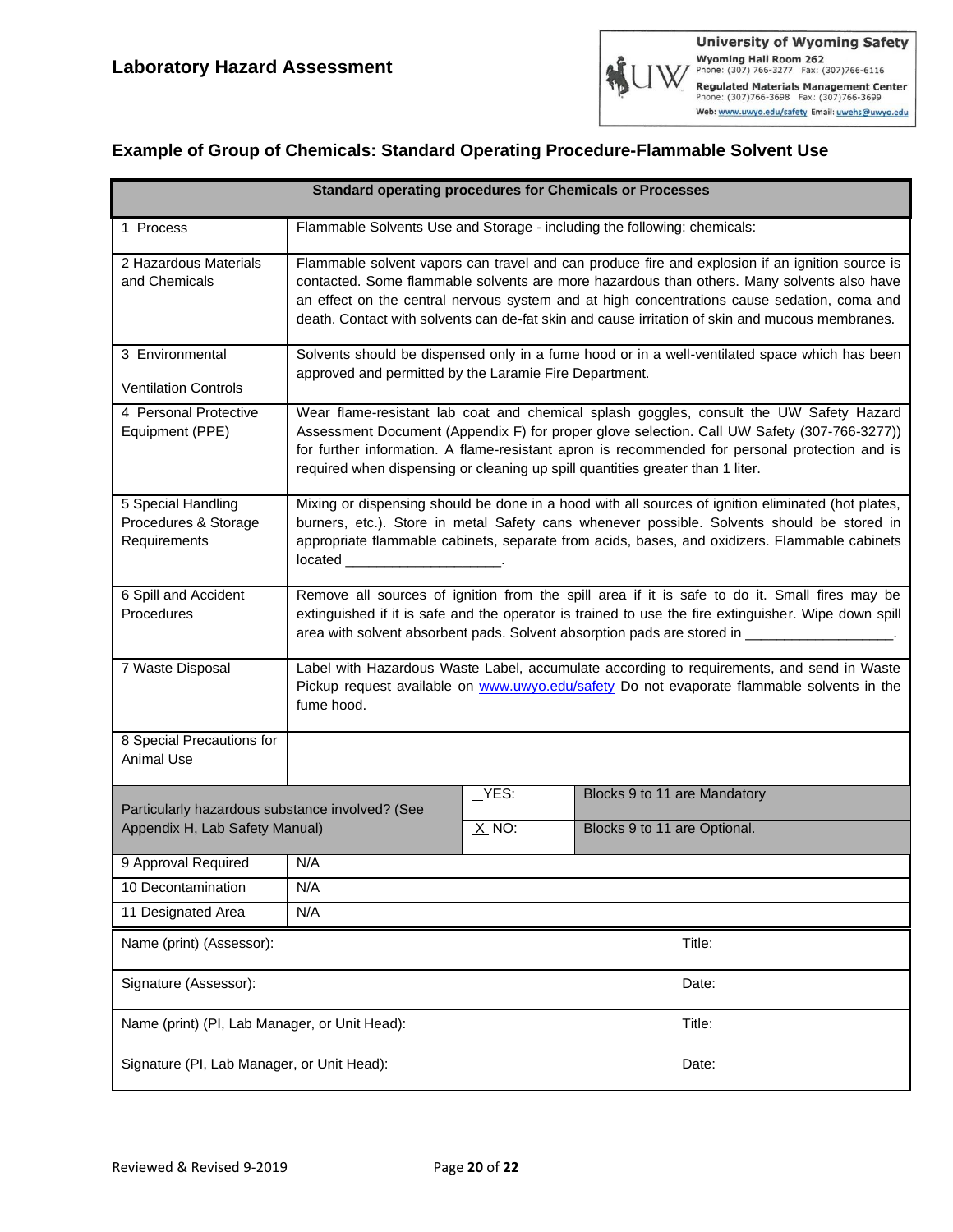

### **Example of Hazardous Equipment Standard Operating Procedure**

#### **High Temperature Furnace and Tube Furnace**

#### **Purpose and Scope:**

This plan describes the procedures and policies for using High Temperature and Tube furnaces. The scope of this plan is to establish user procedures. Instrument maintenance and repair are outside the scope of this plan.

#### **Responsibilities:**

This plan is maintained by the department Lab manager or Scientific Instructional Technician (SIT). The SIT is responsible for general maintenance and for arranging repair when necessary. If you feel that the instrument is in need of repair or is not operating correctly please notify the SIT immediately. The SIT will operate the instruments according to the procedures set down in this plan and will provide instruction and training to users within the department. Users are responsible for using the instrument described according to these procedures. These procedures assume that the user has had at least one training session.

#### **Definitions:**

N/A

#### **Prerequisites:**

All users must read this plan and obtain approval and training from the SIT.

#### **Precautions:**

Use the proper Safety equipment and Safety protocols when using these furnaces. They reach a temperature of 1700 Celsius. The elements for the furnaces are exposed and can be easily damaged if bumped or scraped. They are very expensive to replace. The furnace elements are operated at a high current and can be dangerous if touched.

Do not attempt repair or service. If service is required, contact your supervisor or the SIT immediately. Always use the provided hearth plate on the bottom of the furnace.

If material being used is hazardous or contains burn-off products that can damage the furnace the user must first make arrangements with the SIT or supervisor..

#### **Procedure:**

Following is a step by step description of a general operating procedure. Each process can be unique and some steps may not be required or the order may vary.

- 1. Determine the type of process required before beginning. If your process doesn't require temperatures above 1000 Celsius then please use a box furnace. If your process will utilize temperatures below 1000 Celsius it could damage the elements
- 2. Check that the furnace is available.
- 3. Fill out the furnace use log.
- 4. Program the furnace: See controller manual.
- 5. Place the material carefully in the furnace. Do not touch the edges. Do not put material in the furnace that is too big or that could boil over, sputter, or in any other way cause damage to the furnace. It is best to maintain a  $\mathbb{Z}^n$  clearance around all items in the furnace to assure proper convective currents around your sample. Placing the samples on stands assures currents around the majority of the bottom of the sample.
- 6. Material should be placed in the furnace before starting the program. Opening the furnace at high temperatures will damage the elements.